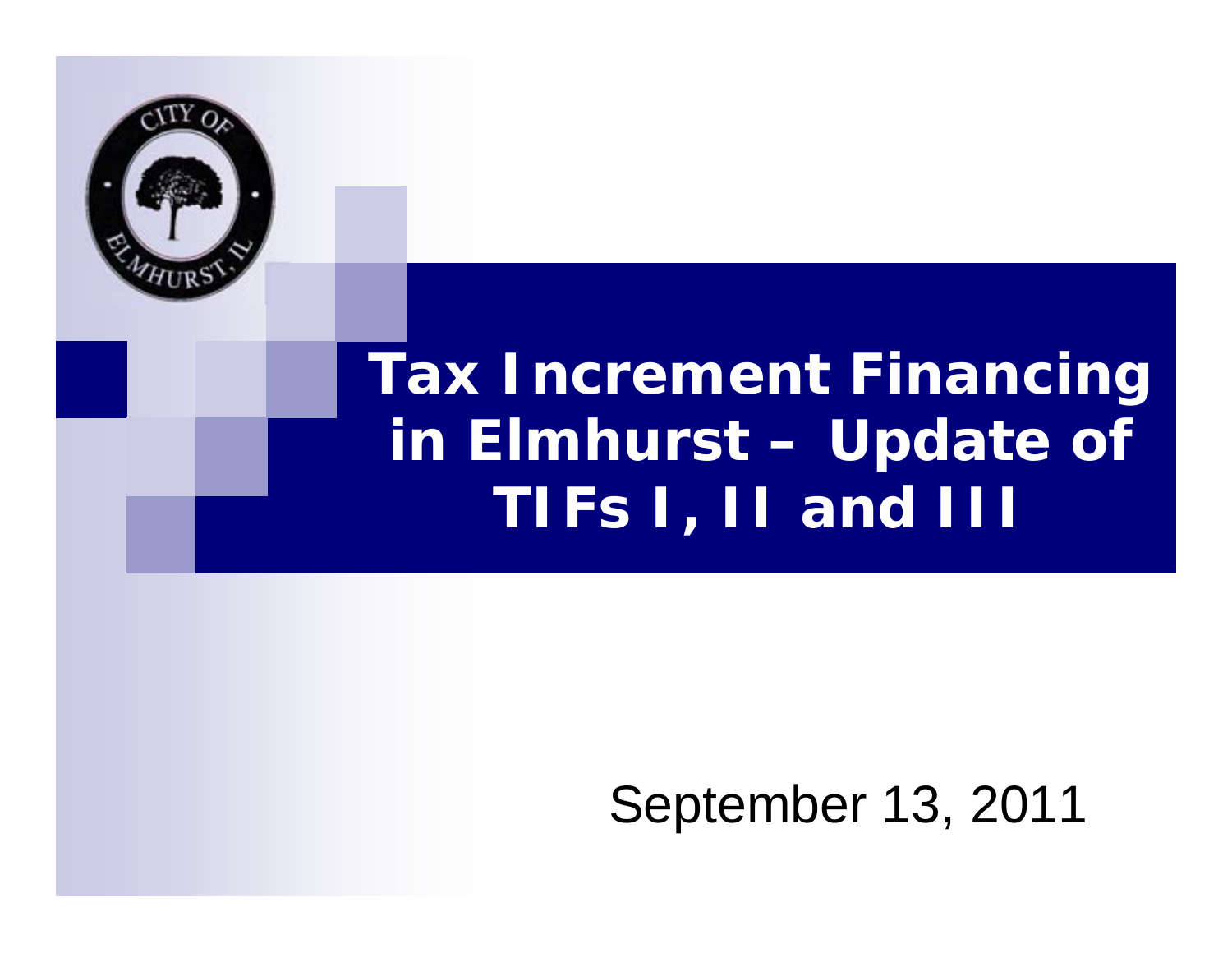# History of TIF in Elmhurst

**Redevelopment Project Areas**

TIF I: Central Business District (1986) TIF II: Lake Street (1993) TIF III: Illinois Route 83/St. Charles Rd. (1996)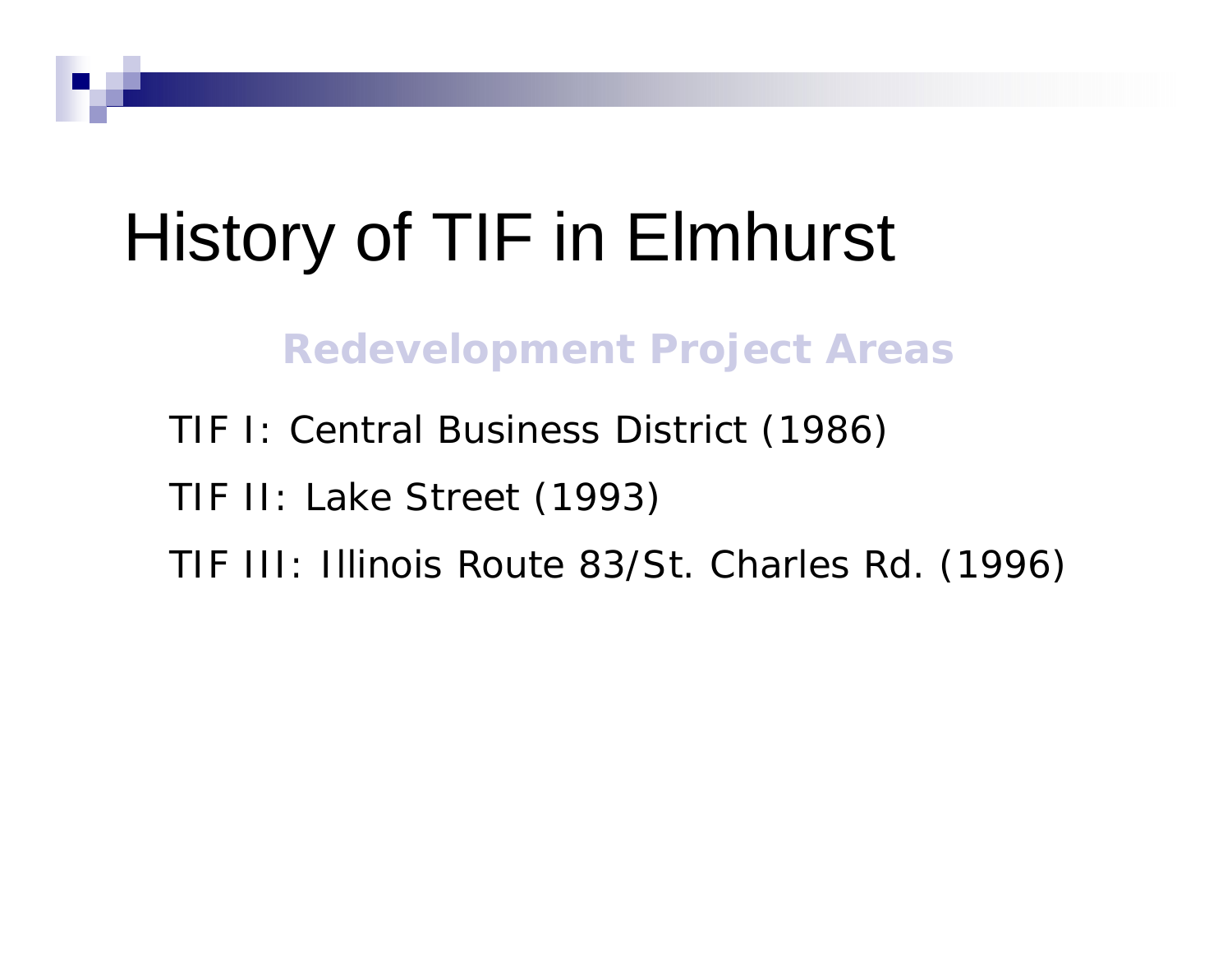TIF 2 Established by Ordinance O-23-93 FY 10/11 Property Tax Increment – \$646,815 Cumulative Property Tax Increment - \$5,437,533

 $TIF2$ 

TIF 1 Established by Ordinance O-17-86 FY 10/11 Property Tax Increment – \$2,270,479 (a) Cumulative Property Tax Increment - \$28,101,105 (a)

TIF 3 Established by Ordinance O-33-96 FY 10/11 Property Tax Increment  $-$  \$334,123 (b) Cumulative Property Tax Increment - \$3,557,591 (b)

**Total FY 10/11 Property Tax Increment – All TIFs \$3,251,417 (a/b)**

**Total Cumulative Property Tax Increment – All TIFs \$37,096,229 (a/b)**

(a) Includes SSA 6 and 7 Tax Levies (b) Net of 3% EAV Growth Distributions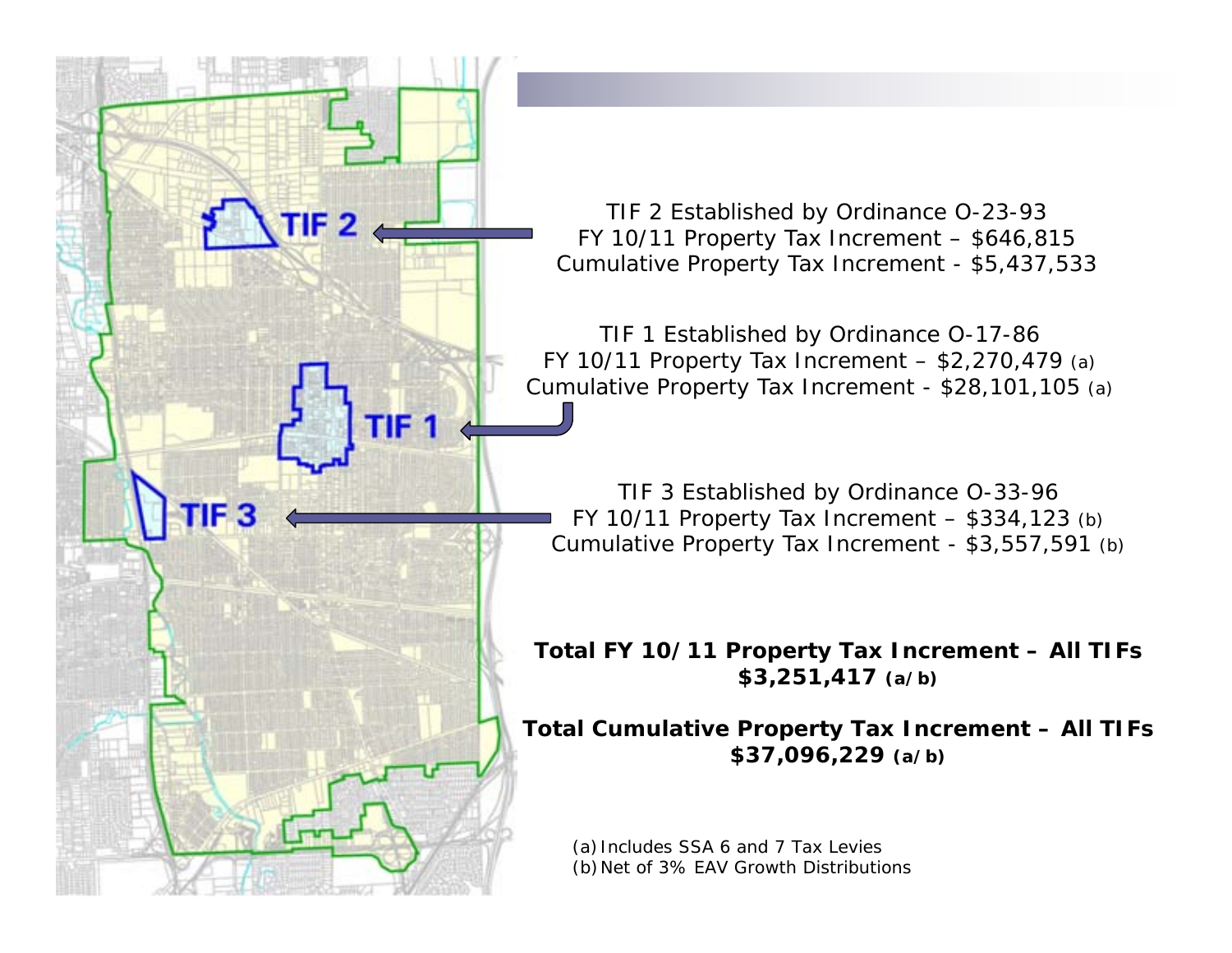Percentage Change in EAV from 1997 Value

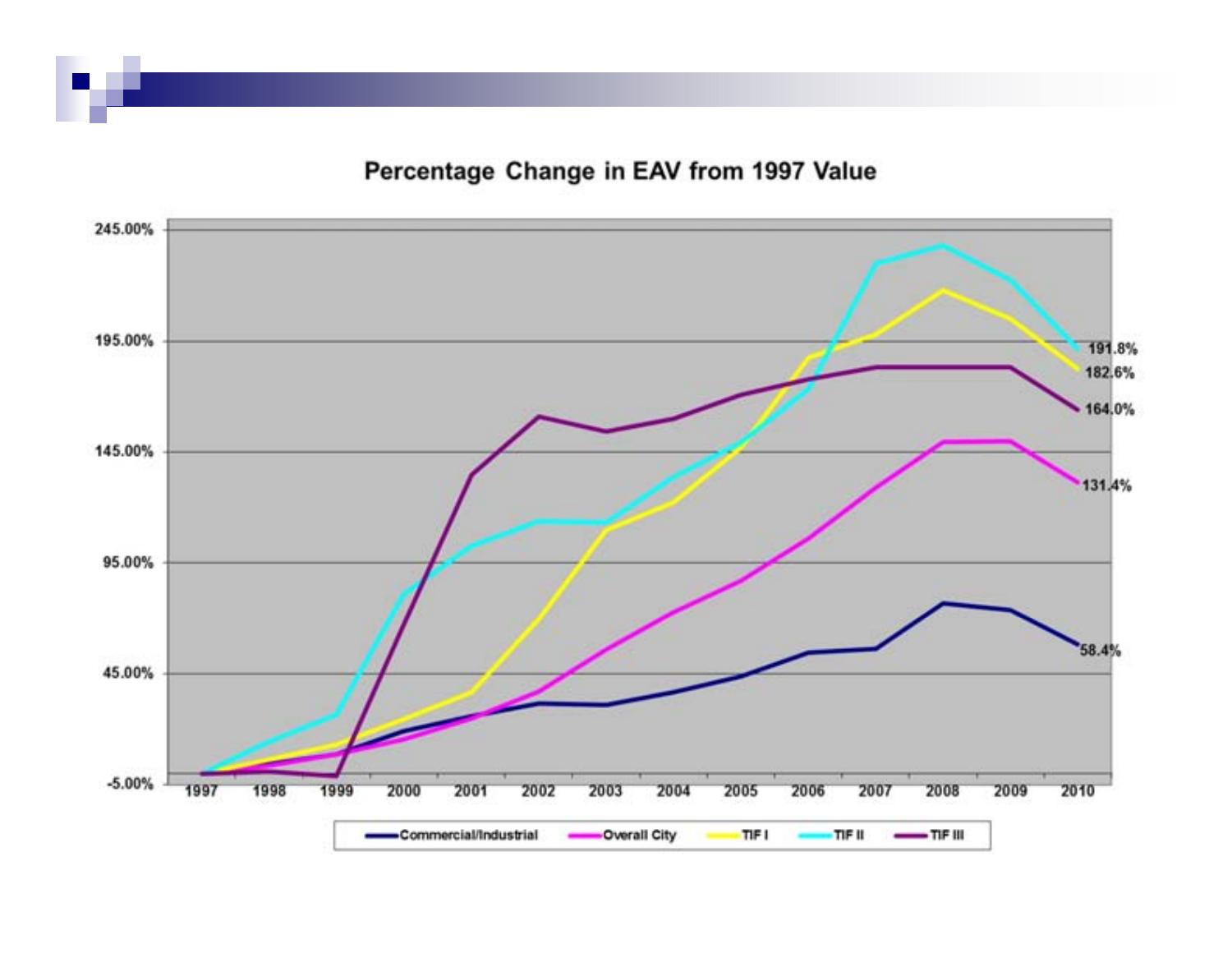### CBD TIF I

Original Project Area Established by Ordinance O-17-86

(With Sales Tax District)

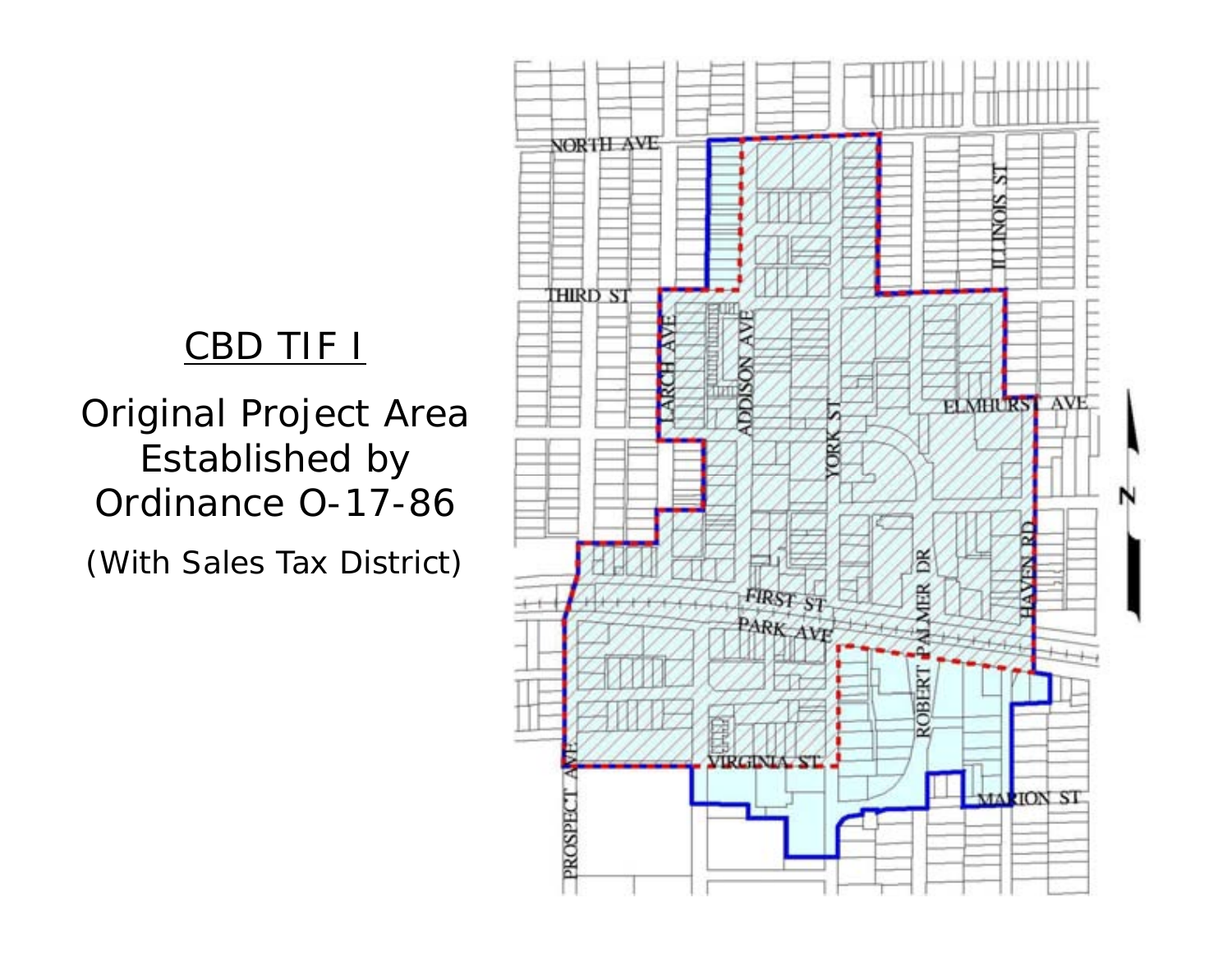# TIF I: Adoption

#### **Conditions identified at time of adoption**

**Majority of structures over 35 years in age**

**Deterioration**

**Presence of structures below minimum building codes**

**Excessive land coverage**

**Deleterious land use or lay-out area**

**Dilapidation**

**Depreciation of physical maintenance**

**Lack of community planning**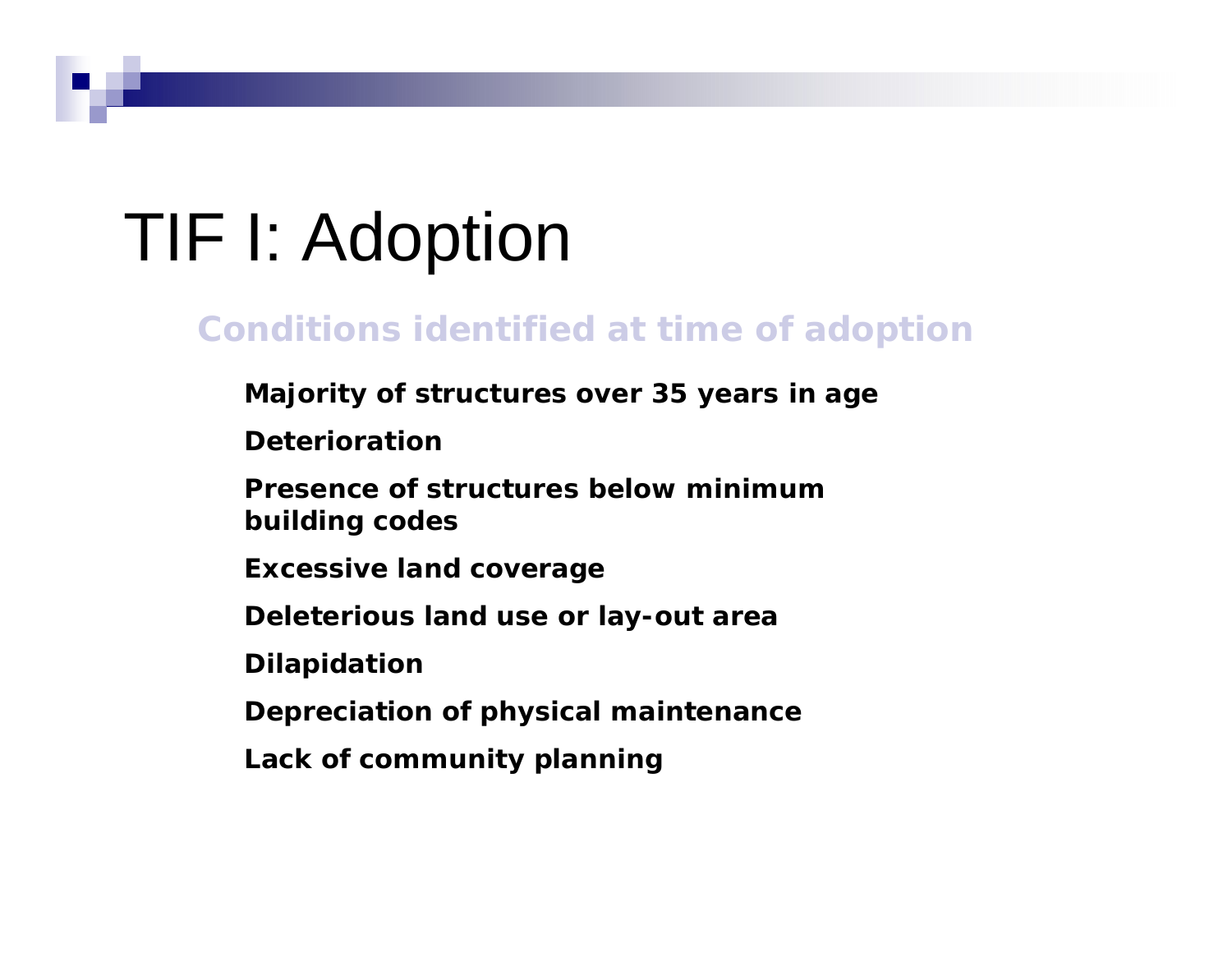# TIF I: Adoption

#### **General goals of Redevelopment Plan**

**Create an attractive and interesting place**

**Develop focal points for the entire downtown, emphasizing recreation and leisure activities**

**Create an attractive blend of retail, residential, restaurants, and office spaces**

**Develop an attractive architectural design while maintaining the traditional aesthetics of the community**

**Provide adequate and accessible parking with good traffic flow**

**Ensure that all property in the CBD complies with fire and building safety codes**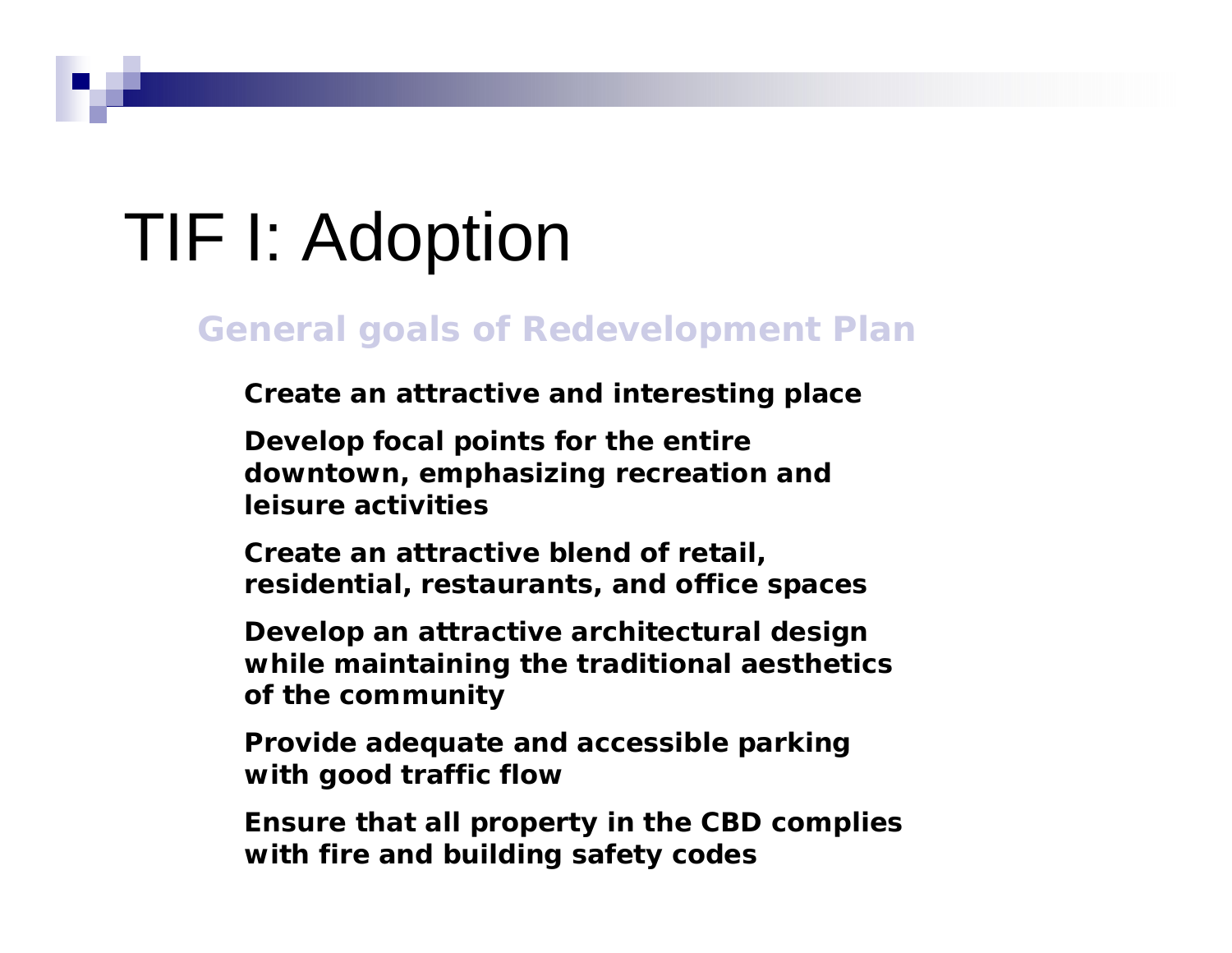# TIF I: Adoption

#### **Redevelopment tools to complement TIF**

**Having land that is currently owned by the City available for development**

**Assisting developers in acquiring additional property for contiguous land development**

**Assisting in the relocation of businesses that are displaced by the acquisition of property**

**Providing public improvements which include: Parking/Traffic, Identity/Atmosphere and Upkeep/Aesthetics**

**Entering into redevelopment agreements for the rehabilitation or construction of improvements in accordance with this project.**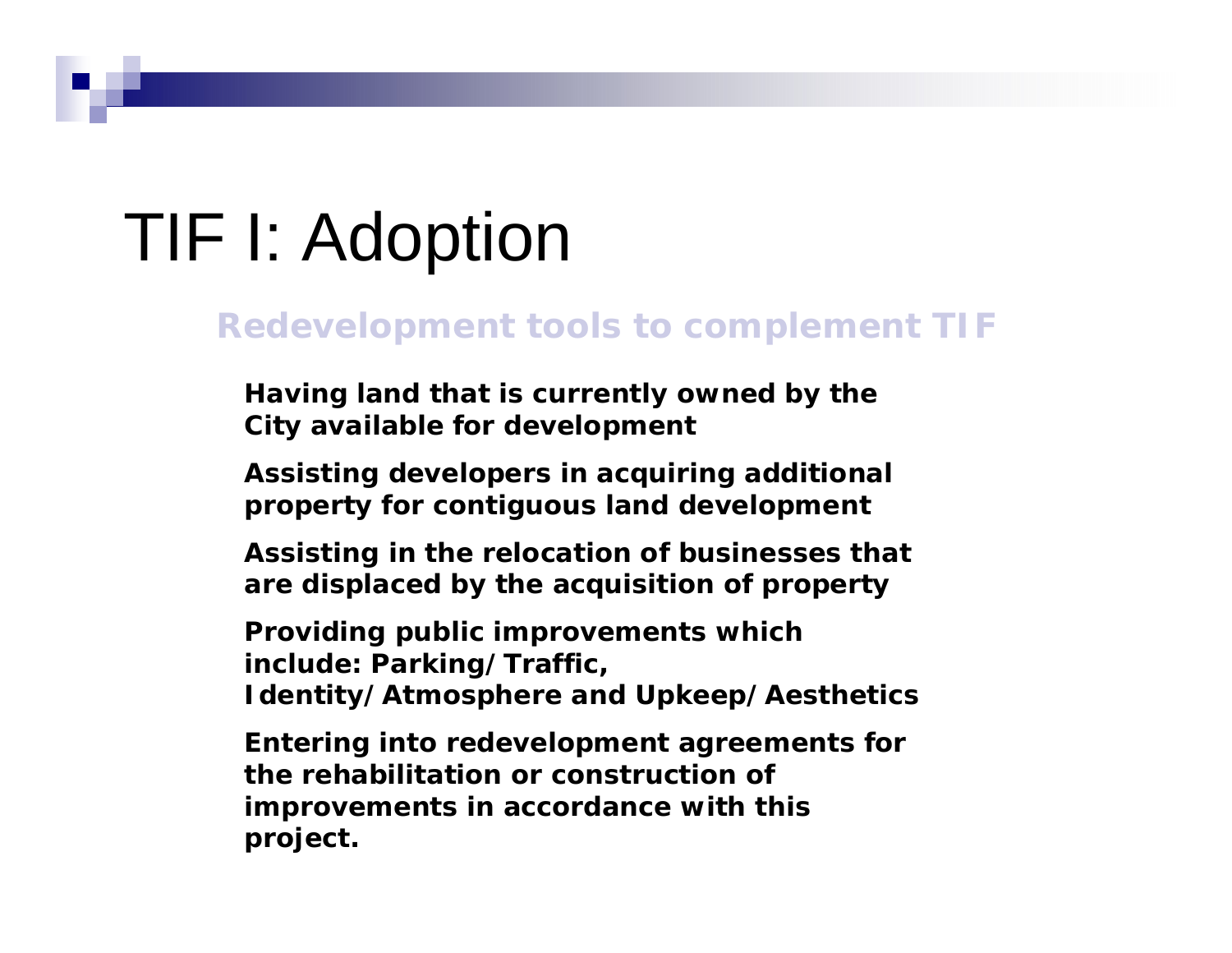### TIF I Completed Projects



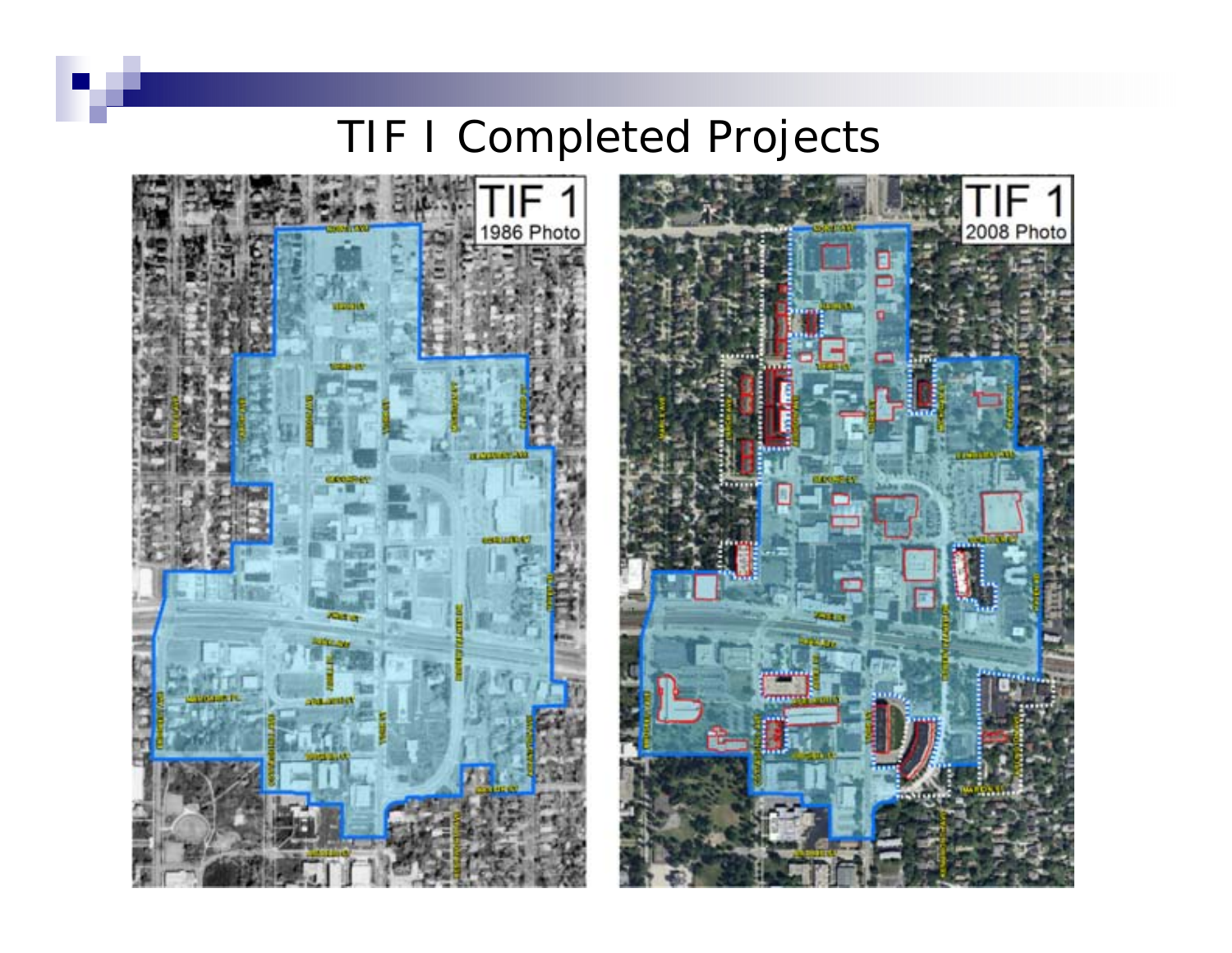# TIF I: Amended

**Intergovernmental Agreement With District #205**

#### **Make Whole Agreement**

- **- City recovers the foregone property tax revenues from the removed parcels**
- **- Following City make whole and 4 year extension of sales tax TIF, all taxing bodies receive surplus distributions at least matching what they would have received if no extension**
- **12 Year Extension (35 Year Life)**
- **4 Year Extension of Sales Tax TIF (2013)**
- **Early Release of Nine (9) Parcels**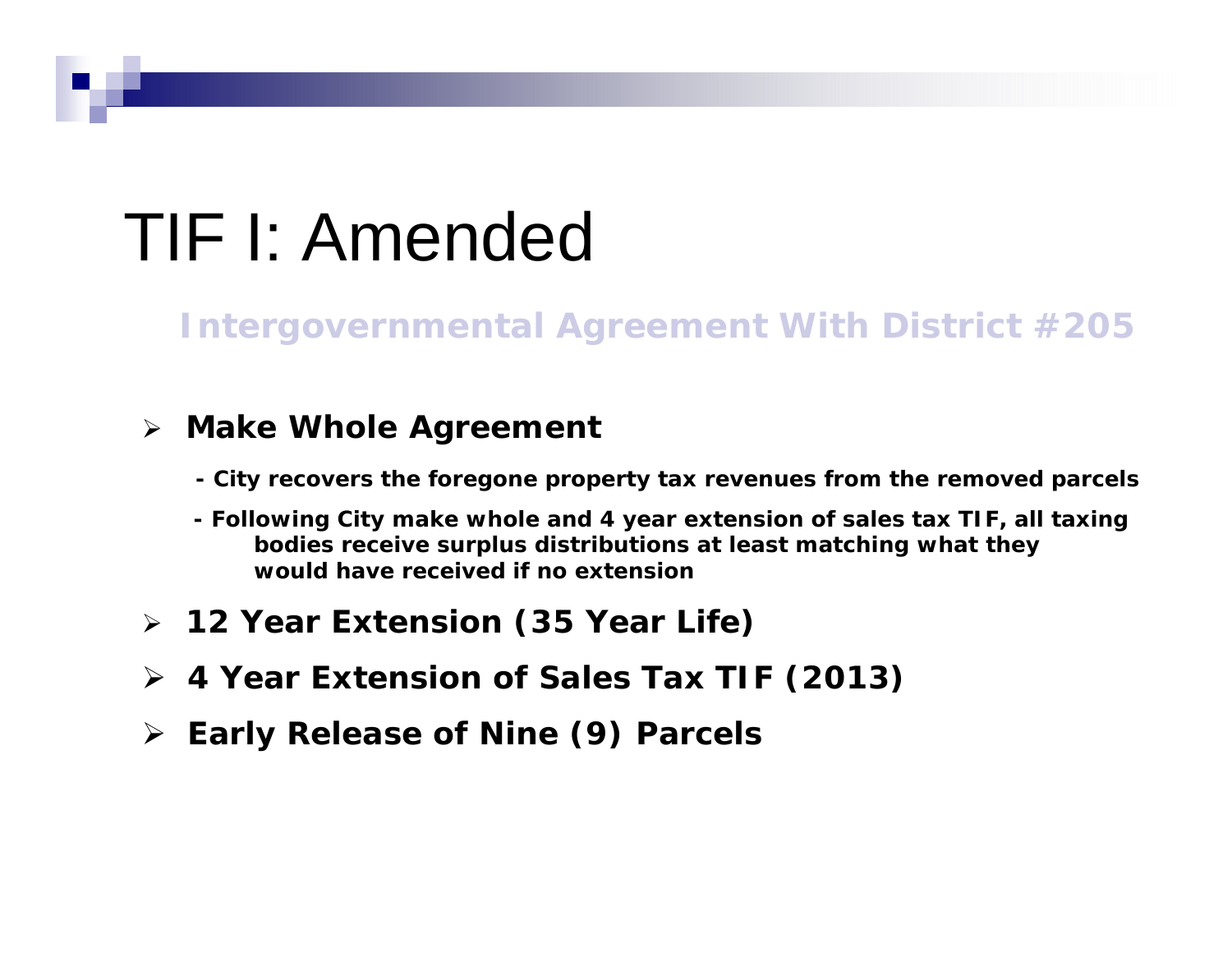#### CBD TIF I

Original Project Area Established by Ord. O‐17‐86

Amended Project Area (with nine released parcels in 2004) Approved by Ord. O‐29‐2004

‐‐‐‐‐‐‐‐‐‐‐‐‐‐‐‐‐‐‐‐‐‐‐

‐‐‐‐‐‐‐‐‐‐‐‐‐‐‐‐‐‐‐‐‐‐‐

Amended Project Area (with two released parcels in 2006) Approved by Ord. O‐22‐2006

Amended Project Area (with one released parcel in 2007) Approved by Ord. O‐23‐2006

‐‐‐‐‐‐‐‐‐‐‐‐‐‐‐‐‐‐‐‐‐‐‐

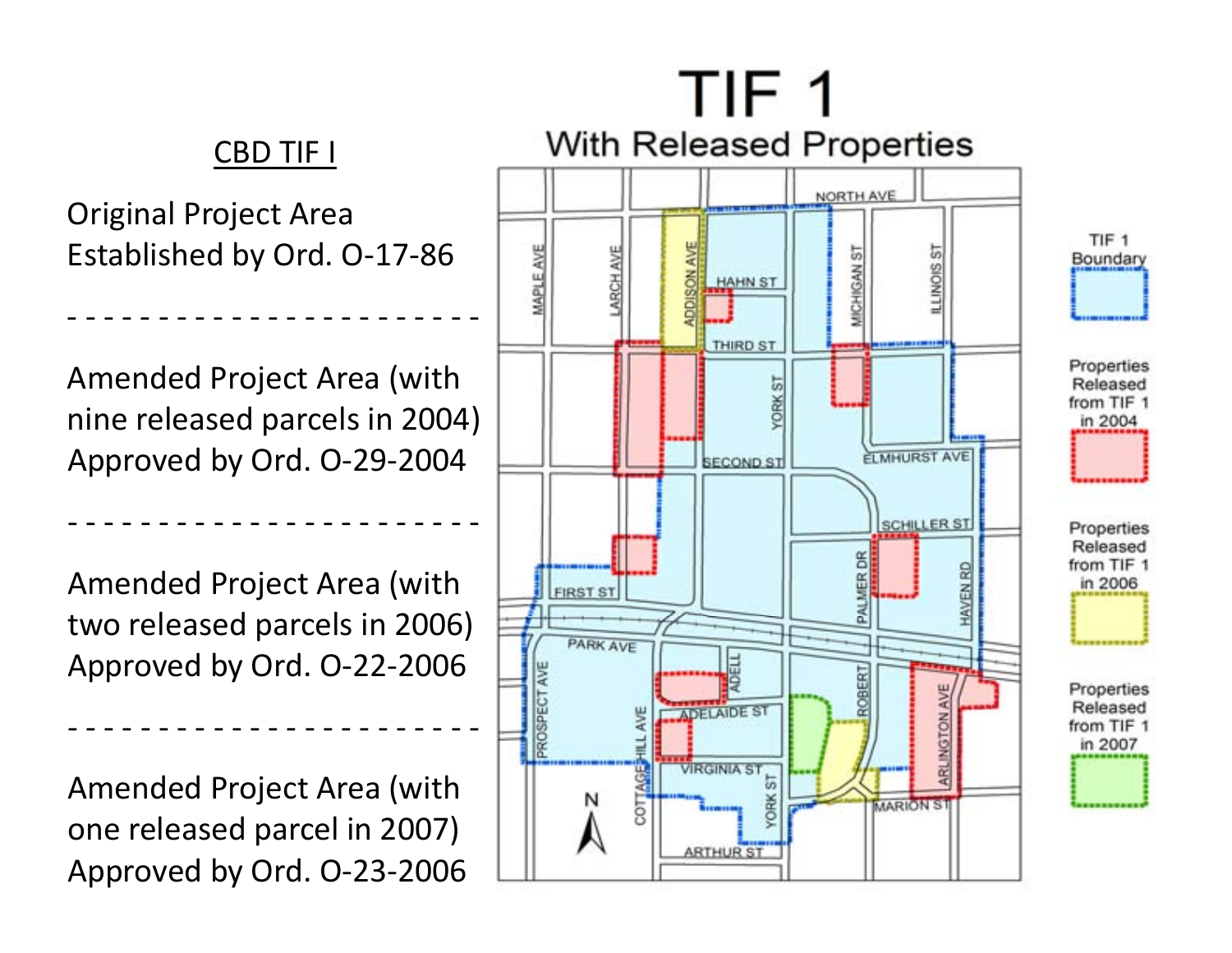### **TIF I Property Tax Increment** Released and Remaining Parcels

**Property**

|                          | EAV              |        | Tax              |
|--------------------------|------------------|--------|------------------|
| <b>2010 TAX LEVY</b>     | <b>Increment</b> | Rate * | <b>Increment</b> |
| 2004 Release (9 Parcels) | 27,749,817       | 5.4604 | \$1,515,251      |
| 2006 Release             | 9,139,760        | 5.4604 | 499,067          |
| 2007 Release             | 4,735,420        | 5.4604 | 258,573          |
| <b>Total Released</b>    | 41,624,997       | 5.4604 | \$2,272,891      |
| <b>Remaining EAV</b>     | 31,932,625       | 5.4604 | \$1,743,649      |

\* Excludes SSA #6 and SSA #7 Rates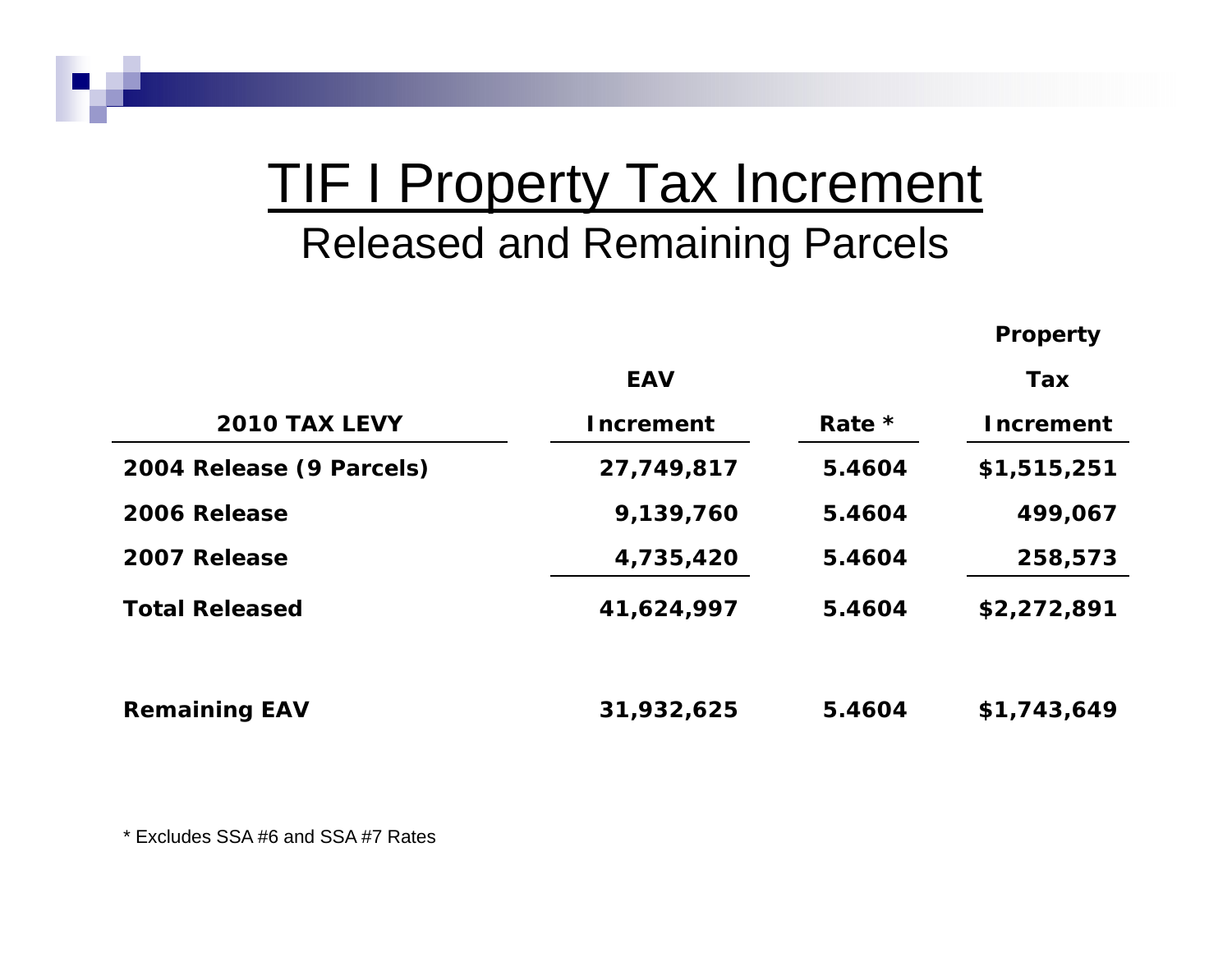

#### **CITY OF ELMHURST TIF I EAV Increment - Remaining and Released Parcels**

2004 Release-Original 9 Parcels 2006 Release-Crescent Court Phase 1 and west side of Addison/Third to North 2007 Release-Crescent Court Phase 2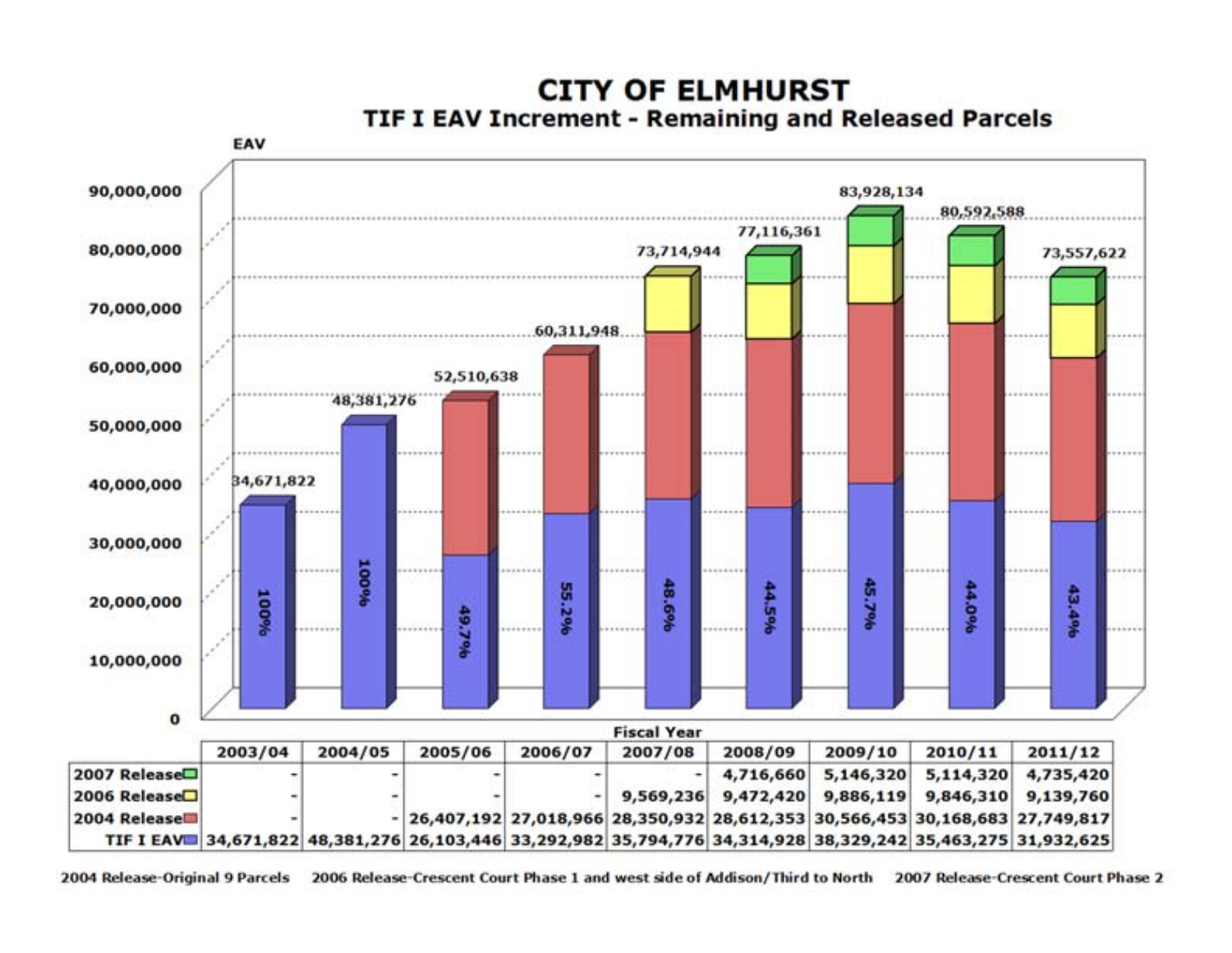### **TIF I Property Tax Increment** Remaining Parcels Only

|                                    | <b>TIF I Without</b>  |                       | <b>TIF I With</b>     |
|------------------------------------|-----------------------|-----------------------|-----------------------|
| 2010 TAX LEVY                      | <b>SSAs 6 &amp; 7</b> | <b>SSAs 6 &amp; 7</b> | <b>SSAs 6 &amp; 7</b> |
| <b>2010 Current Valuation</b>      | 46,660,200            |                       |                       |
| <b>Revised Frozen Valuation</b>    | (14, 727, 575)        |                       |                       |
| <b>EAV Increment</b>               | 31,932,625            | 27,206,255            |                       |
| 2010 Tax Rate                      | 5.4604                | 1.8854(a)             | 7.3458                |
| <b>2010 Property Tax Increment</b> | \$1,743,649           | 512,947<br>\$         | \$2,256,596           |

(a) SSA #6 Tax Rate = 1.4930 / SSA #7 Tax Rate = .3924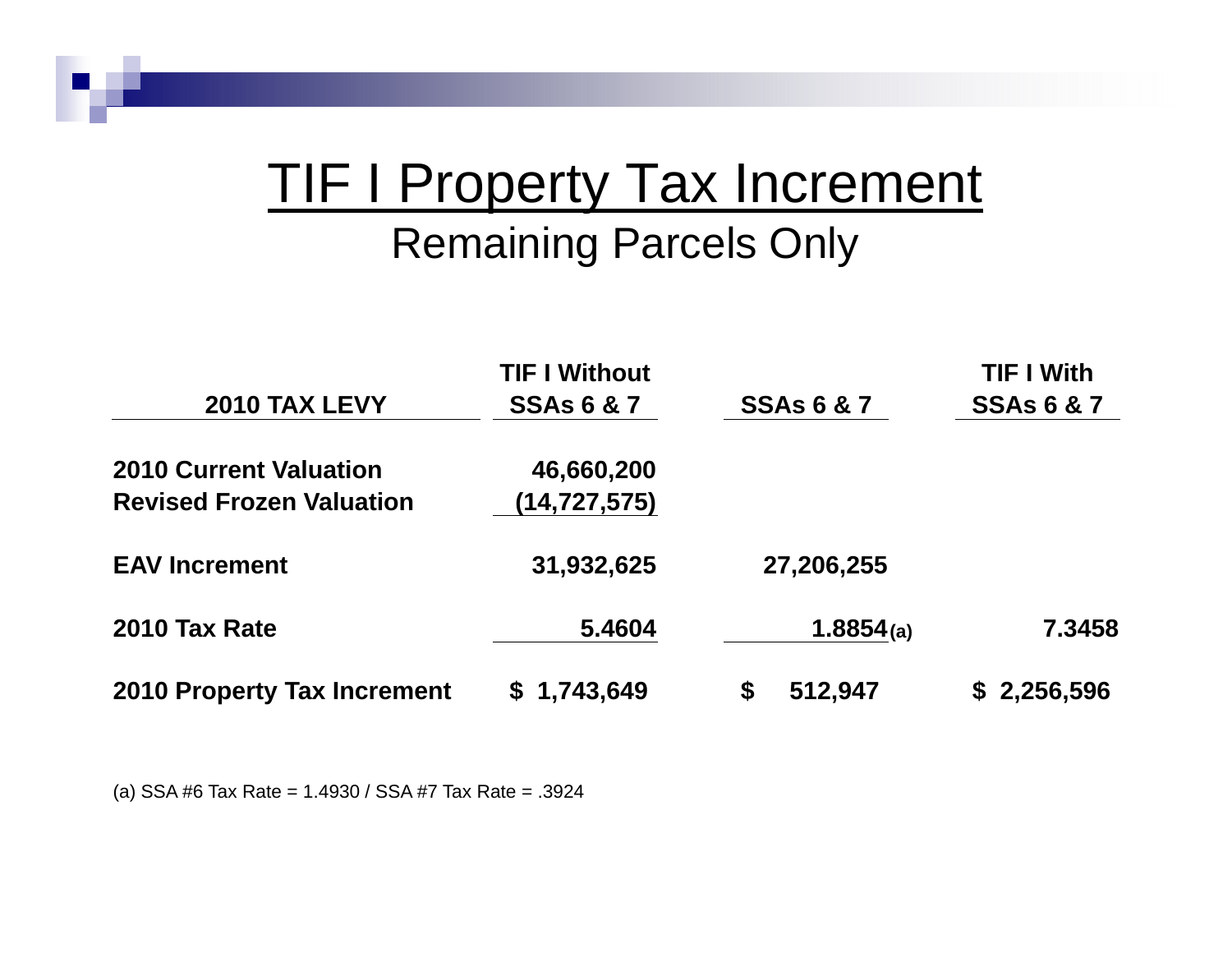## TIF I: Future Projects

- **Streetscape**
- Cultural Campus interconnection
- Parking lot(s)/improvements
- Parking deck(s)/improvements
- Utility improvements
- Land Acquisition
- Public/private partnerships
- Façade program
- Retail business grants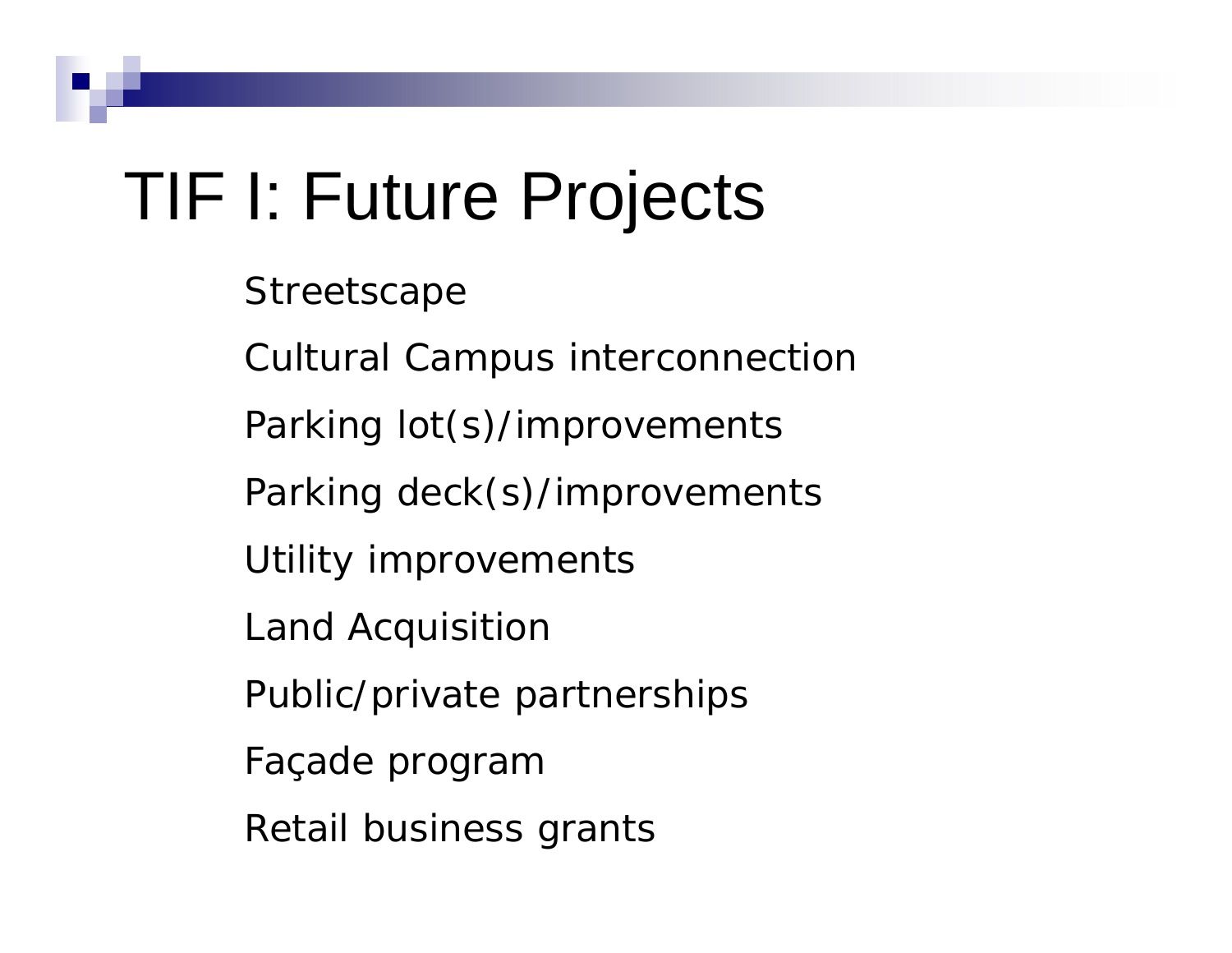## TIF I: Future Projects

Hahn Street Project

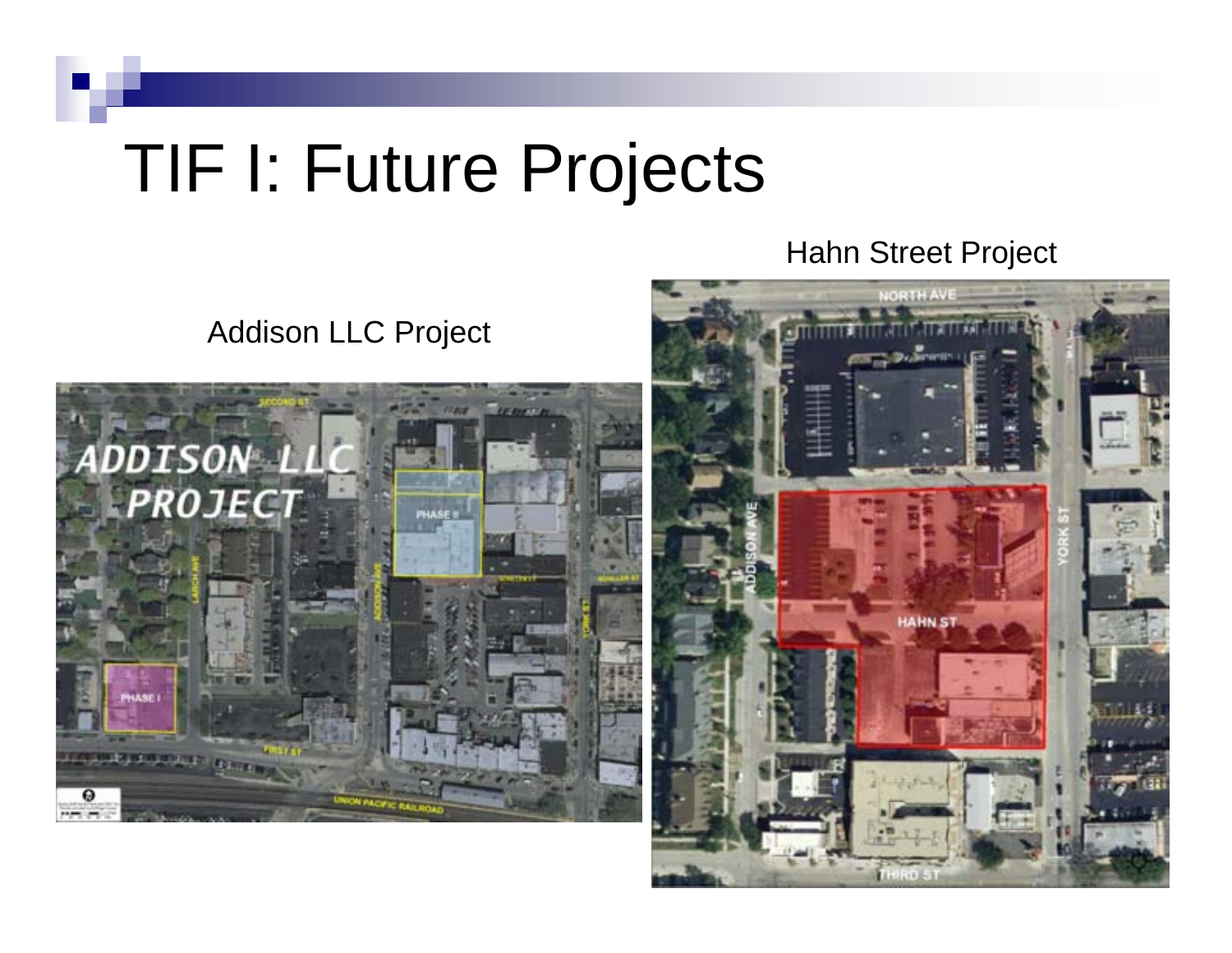

**Established by Ordinance O-23-93** 

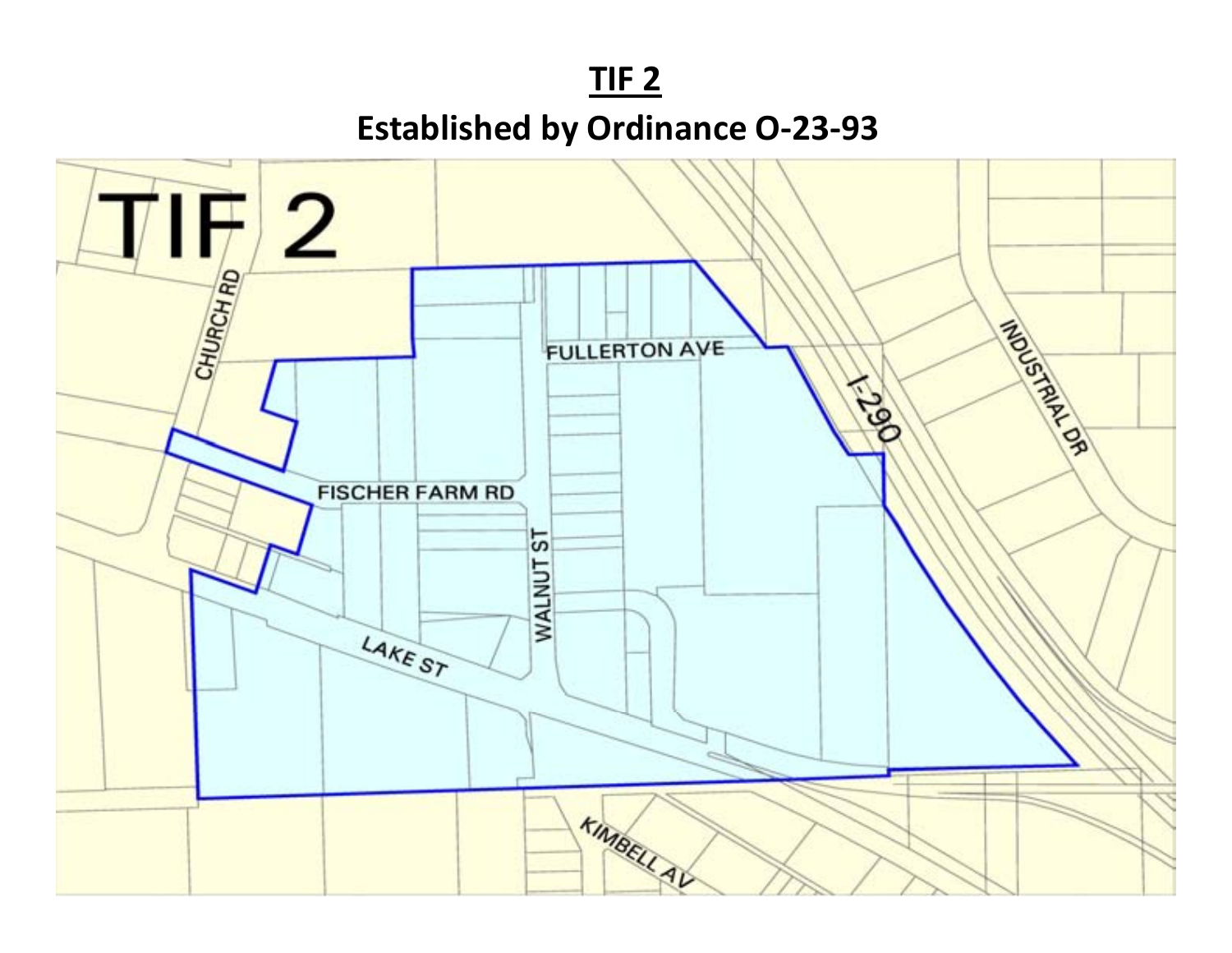# TIF II: Adoption

### **Conditions identified at time of adoption**

**Age**

**Obsolescence**

**Deleterious Layout**

**Depreciation of Physical Maintenance**

**Below Minimum Code**

**Deterioration**

**Inadequate Utilities**

**Lack of Community Planning**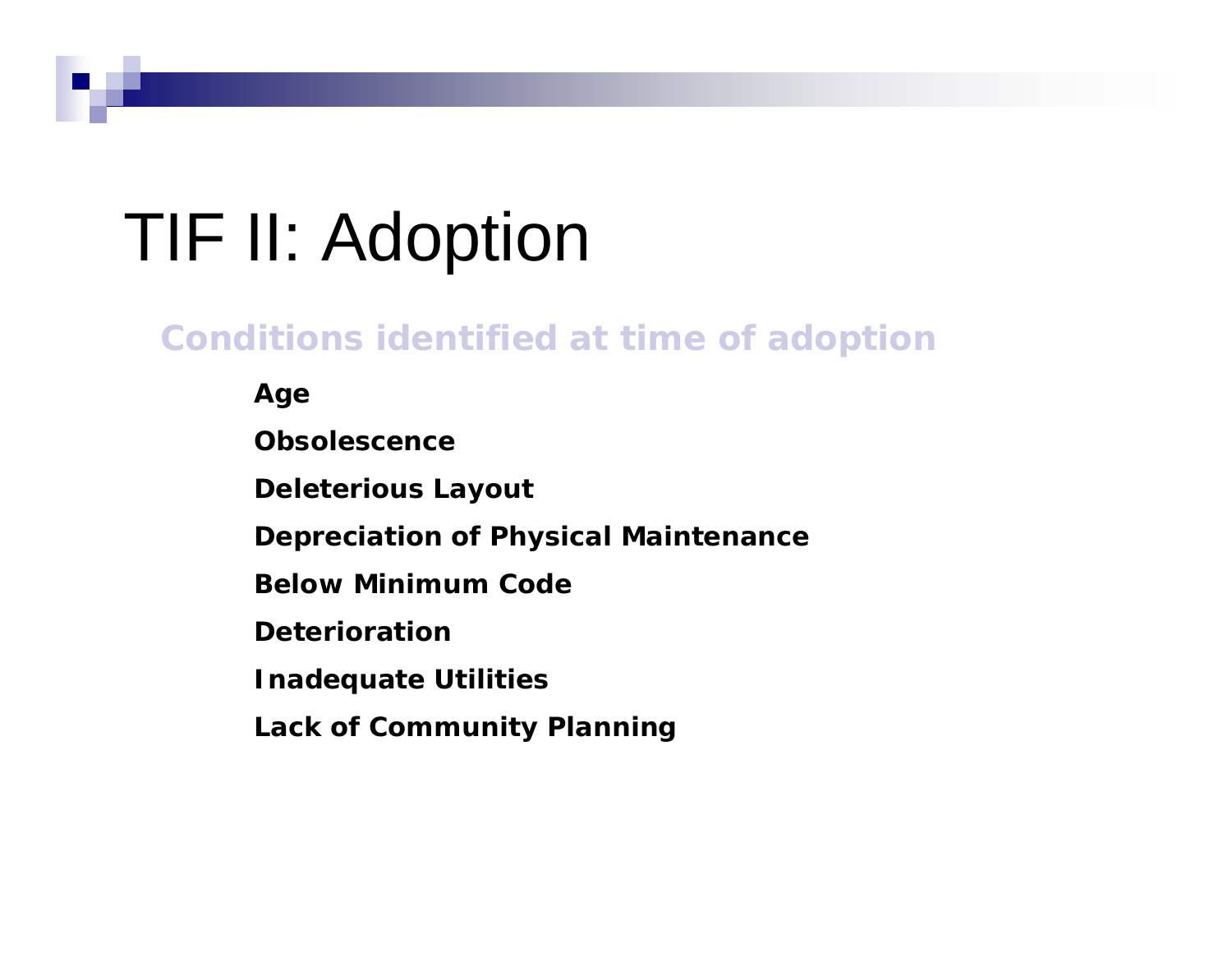# TIF II: Adoption

#### **General goals of Redevelopment Plan**

**Encourage development of the industrial and commercial uses through the attraction of industry that conforms with the City's zoning ordinance**

**Create jobs within the RPA**

**Provide suitable public infrastructure**

**Diversify and strengthen the City's tax base with particular attention given to bolstering non-residential property taxes**

**Reverse and reduce negative market perception relating to the location and generally and specifically improve perception of the RPA property**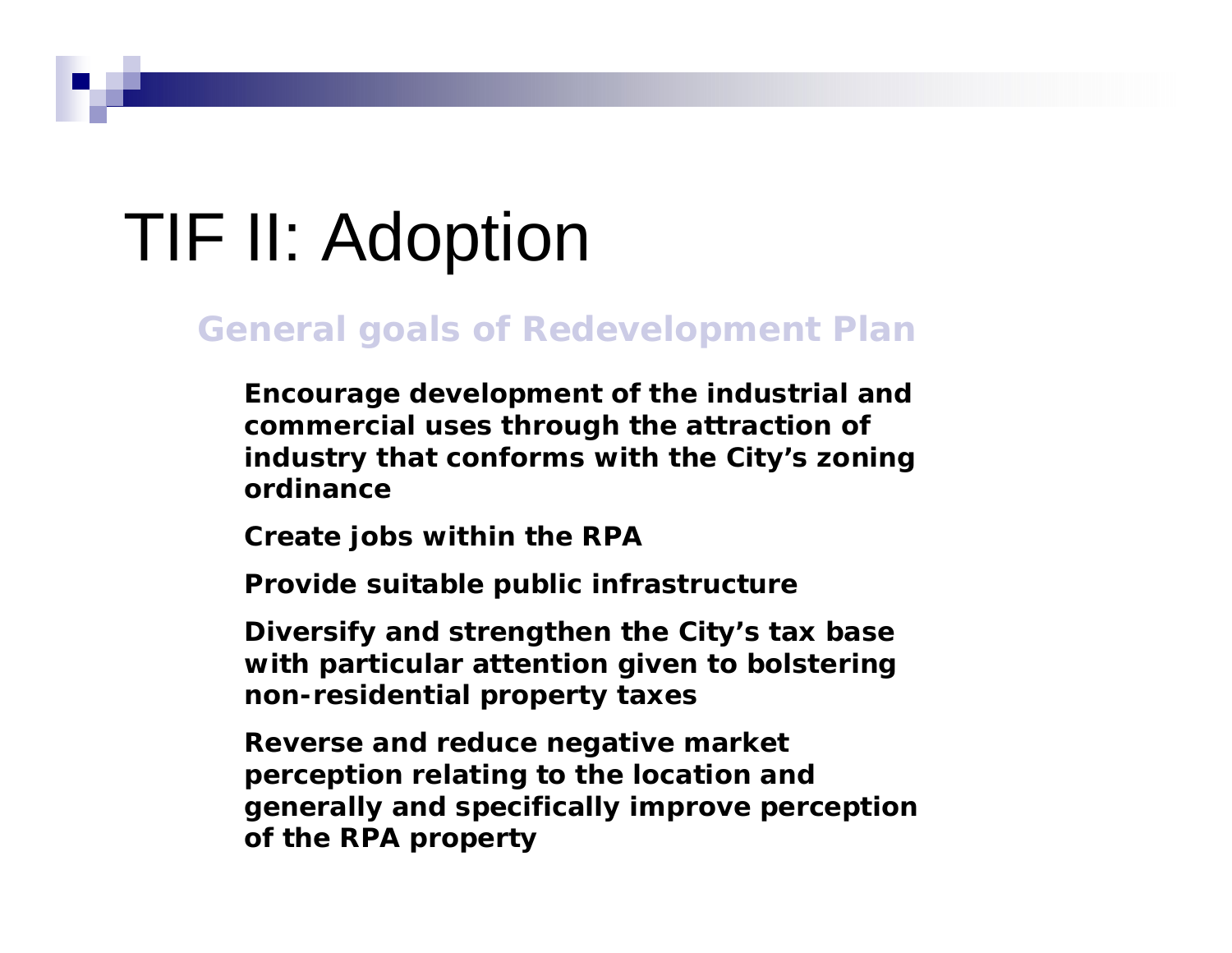# TIF II: Adoption

#### **Objectives of the Redevelopment Plan**

**To extend sewer and water lines as needed in the Industrial Park**

**To build access roads as needed within the area designated for industrial use**

**To provide for streetlighting and other related improvements as needed**

**Through public improvements, to allow for competitive and affordable industrial facilities that are available to the users and tenants of the properties in the industrial area**

**Enhance the absorption of industrial property located within the RPA and consequently, increase non-residential property taxes**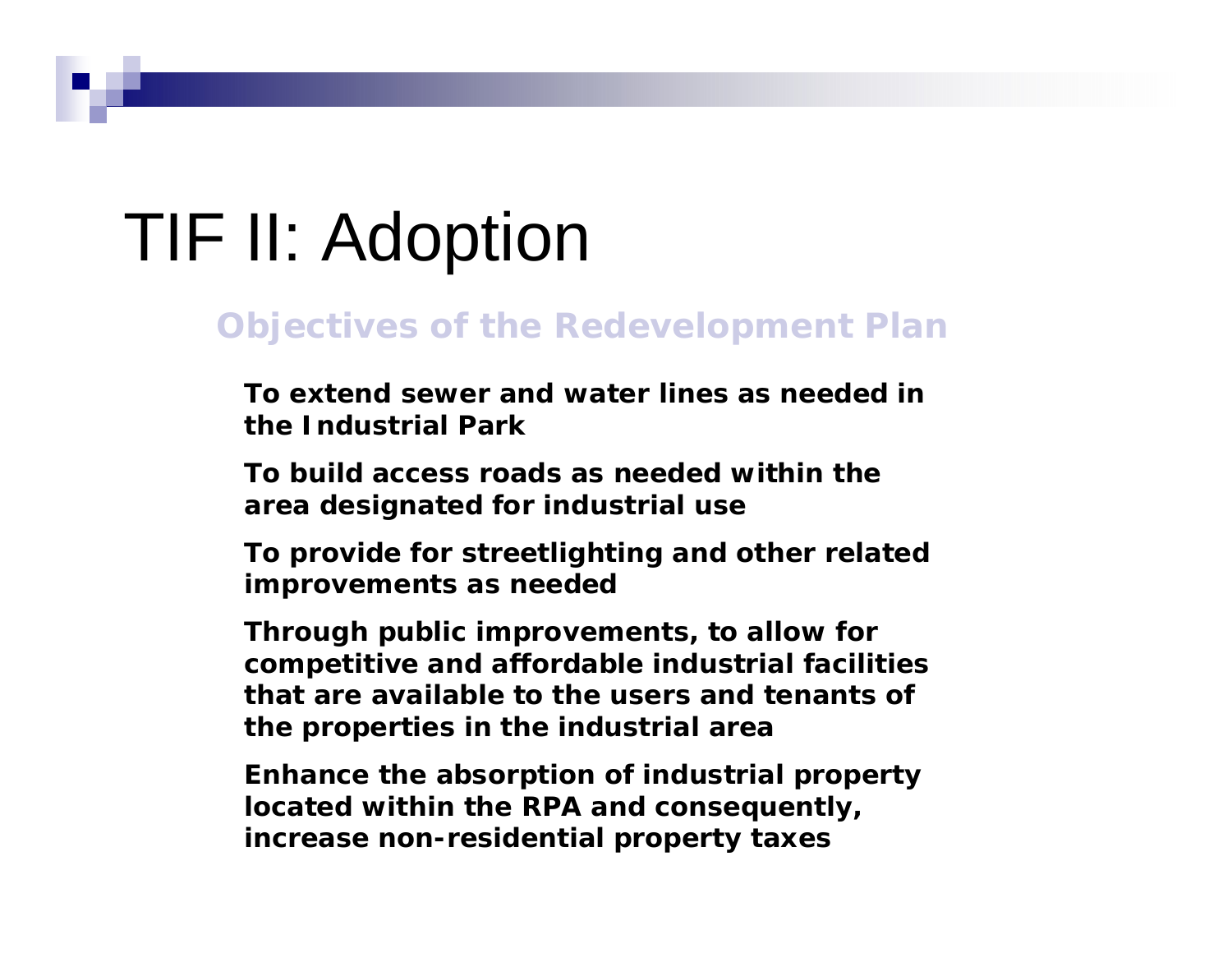### TIF II Completed Projects



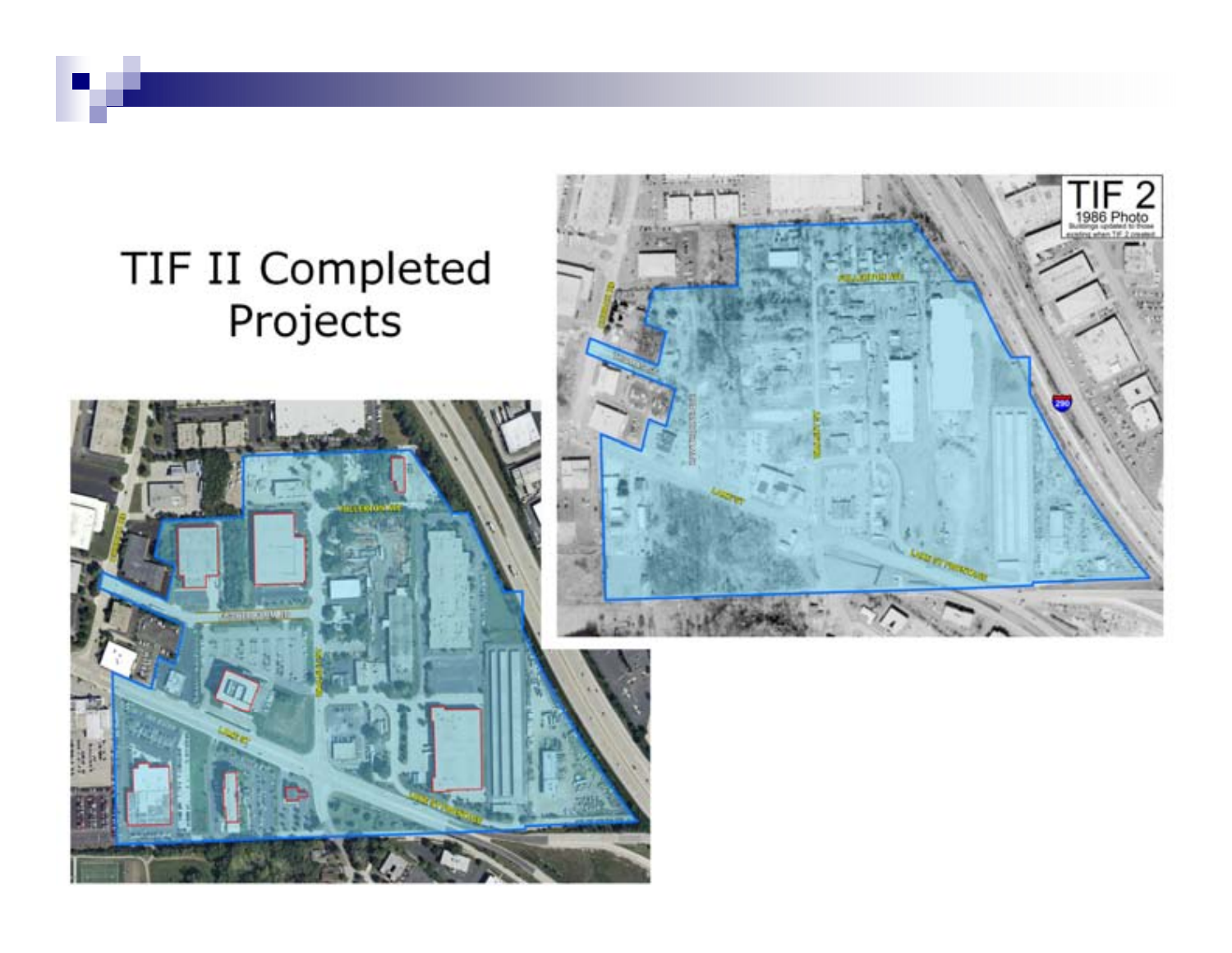## TIF II Property Tax Increment

| <b>2010 TAX LEVY</b>               | TIF II     |               |
|------------------------------------|------------|---------------|
| <b>2010 Current Valuation</b>      |            | 16,048,700    |
| <b>Revised Frozen Valuation</b>    |            | (4, 517, 916) |
| <b>EAV Increment</b>               | 11,530,784 |               |
| 2010 Tax Rate                      |            | 5.5138        |
| <b>2010 Property Tax Increment</b> |            | 635,784       |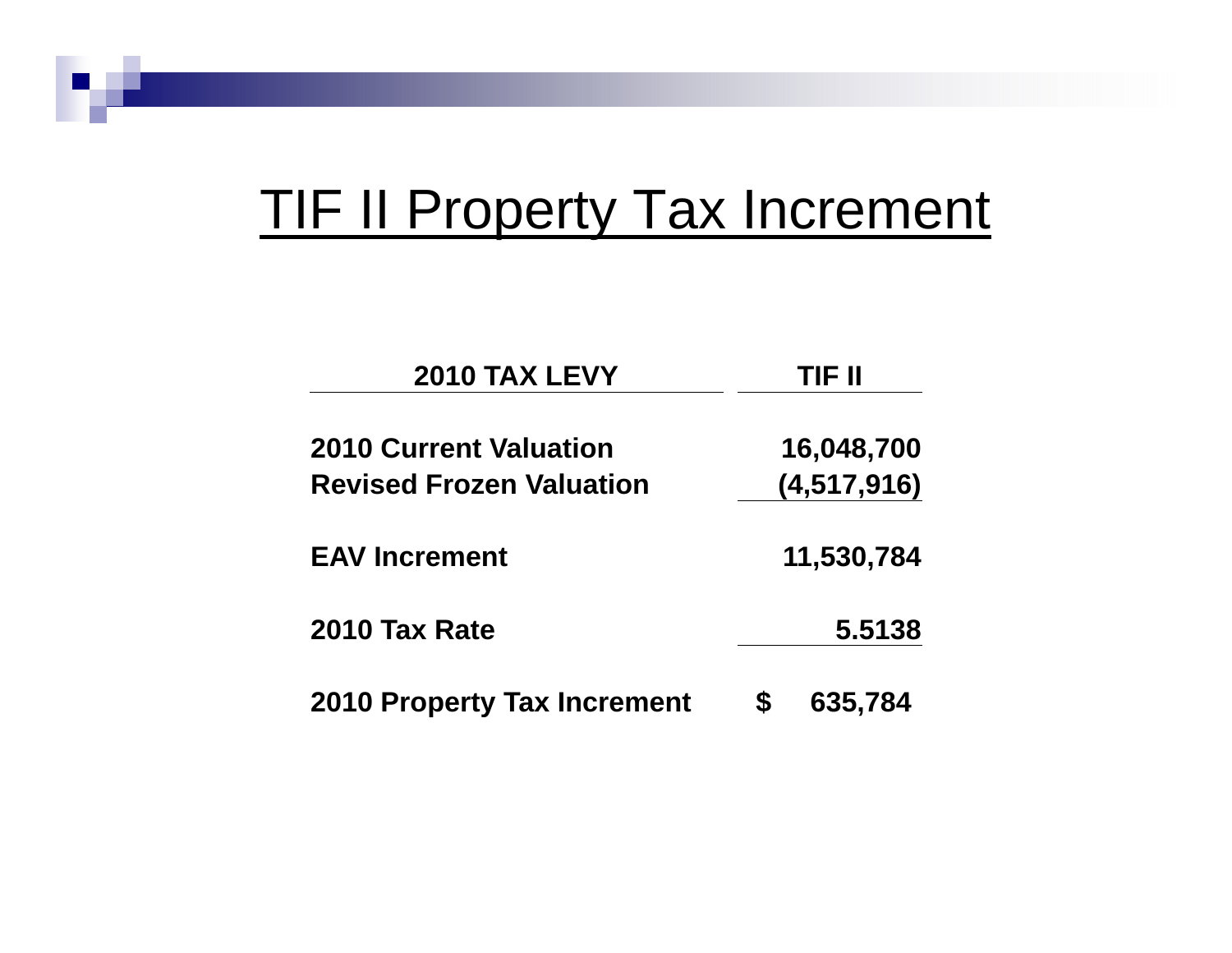## TIF II: Future Projects

Public/Private investments, to be determined

Infrastructure improvements, to be determined

Note: With no outstanding obligations or projects, a surplus distribution of \$615,000 was made to all taxing authorities in May, 2010. District  $#205$ 's portion of the surplus distribution was \$434,082. No additional surplus distributions are anticipated at this time.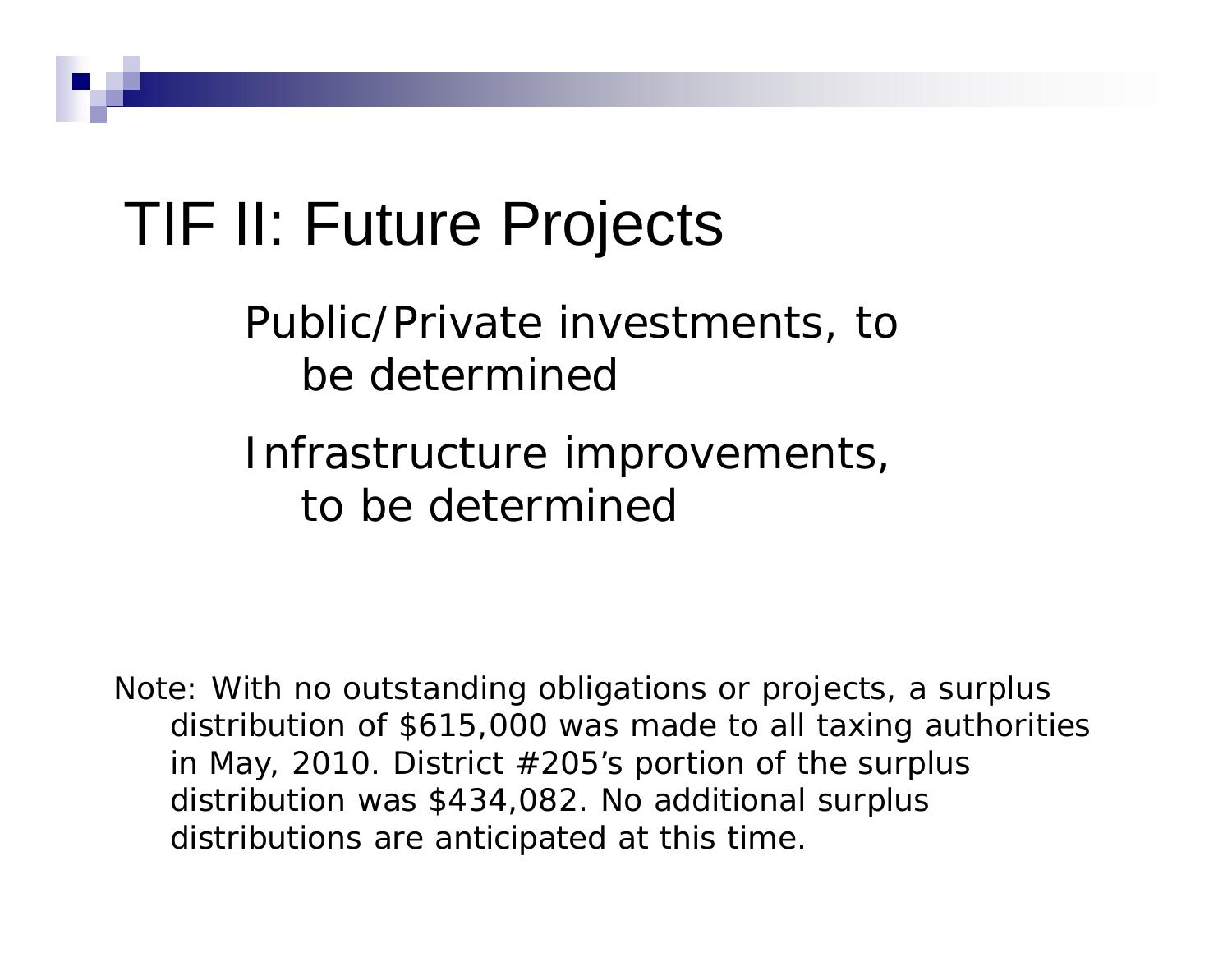

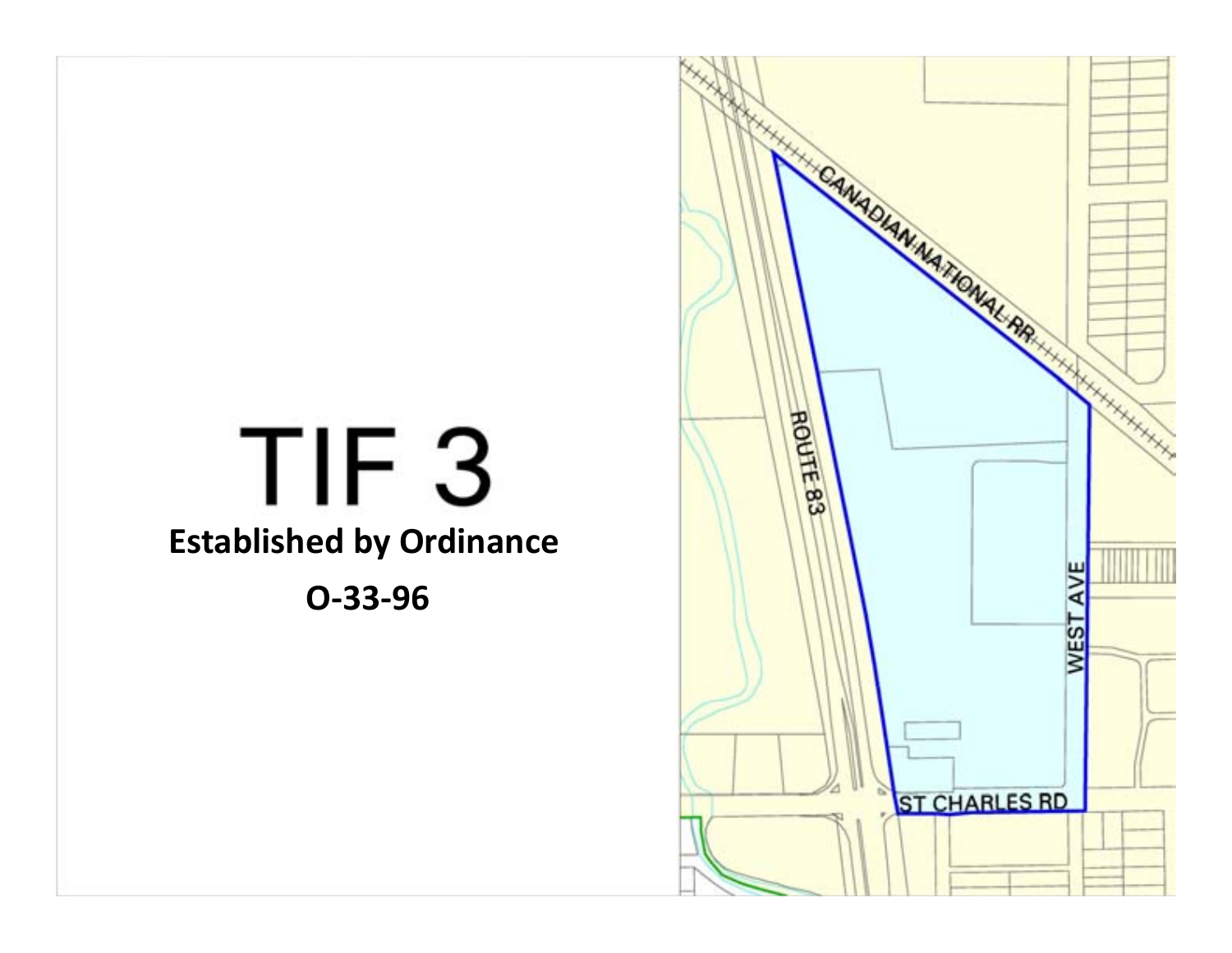# TIF III: Adoption

### **Conditions identified at time of adoption**

**Age**

**Obsolescence**

**Deleterious Layout**

**Depreciation of Physical Maintenance**

**Below Minimum Code**

**Deterioration**

**Inadequate Utilities**

**Lack of Community Planning**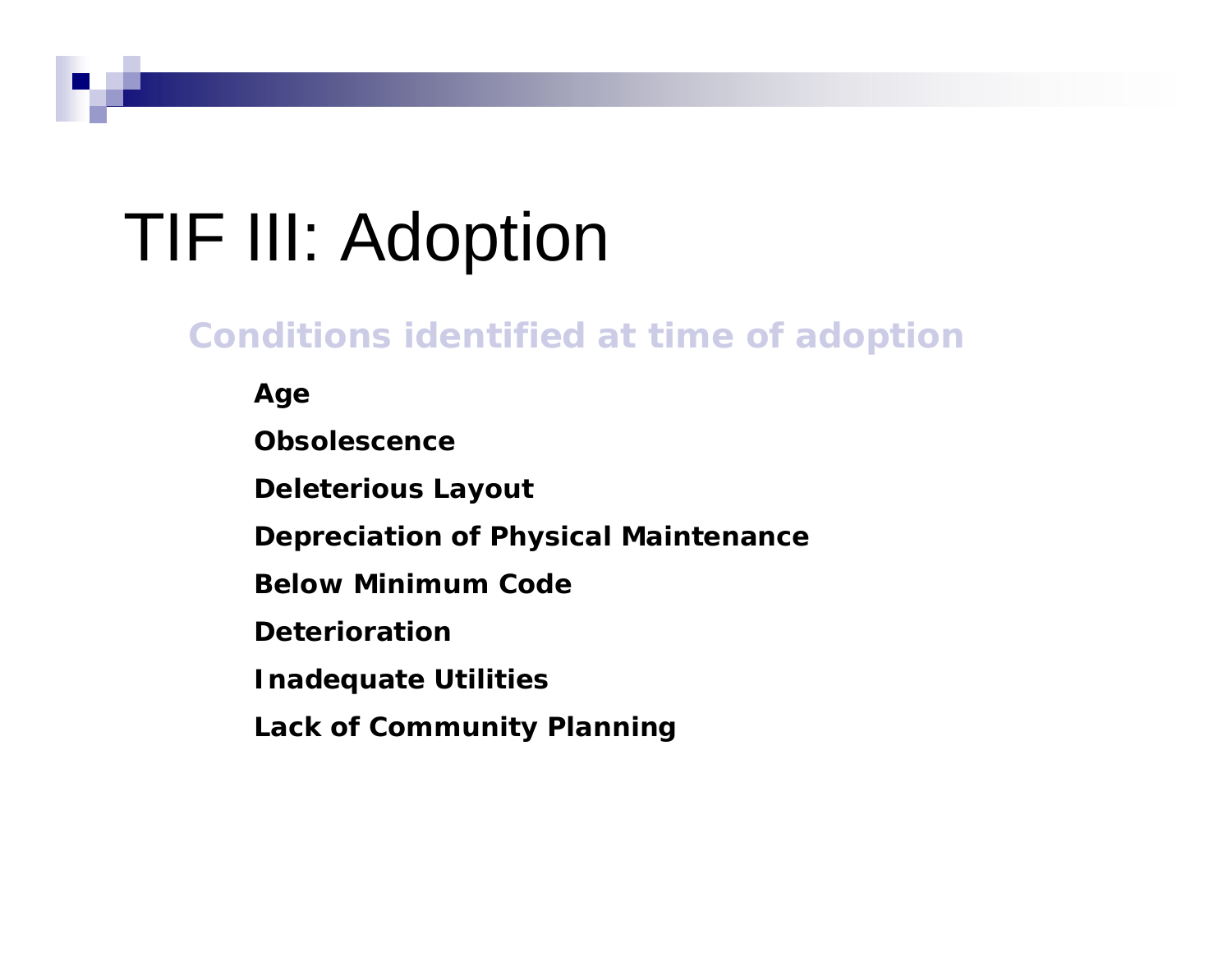## TIF III: Adoption

#### **General goals of Redevelopment Plan**

**Encourage development of the commercial area through the attraction of commercial users that conform with the City's zoning ordinance**

**Create jobs within the RPA**

**Provide suitable public infrastructure**

**Diversify and strengthen the City's tax base with particular attention given to bolstering non-residential property taxes**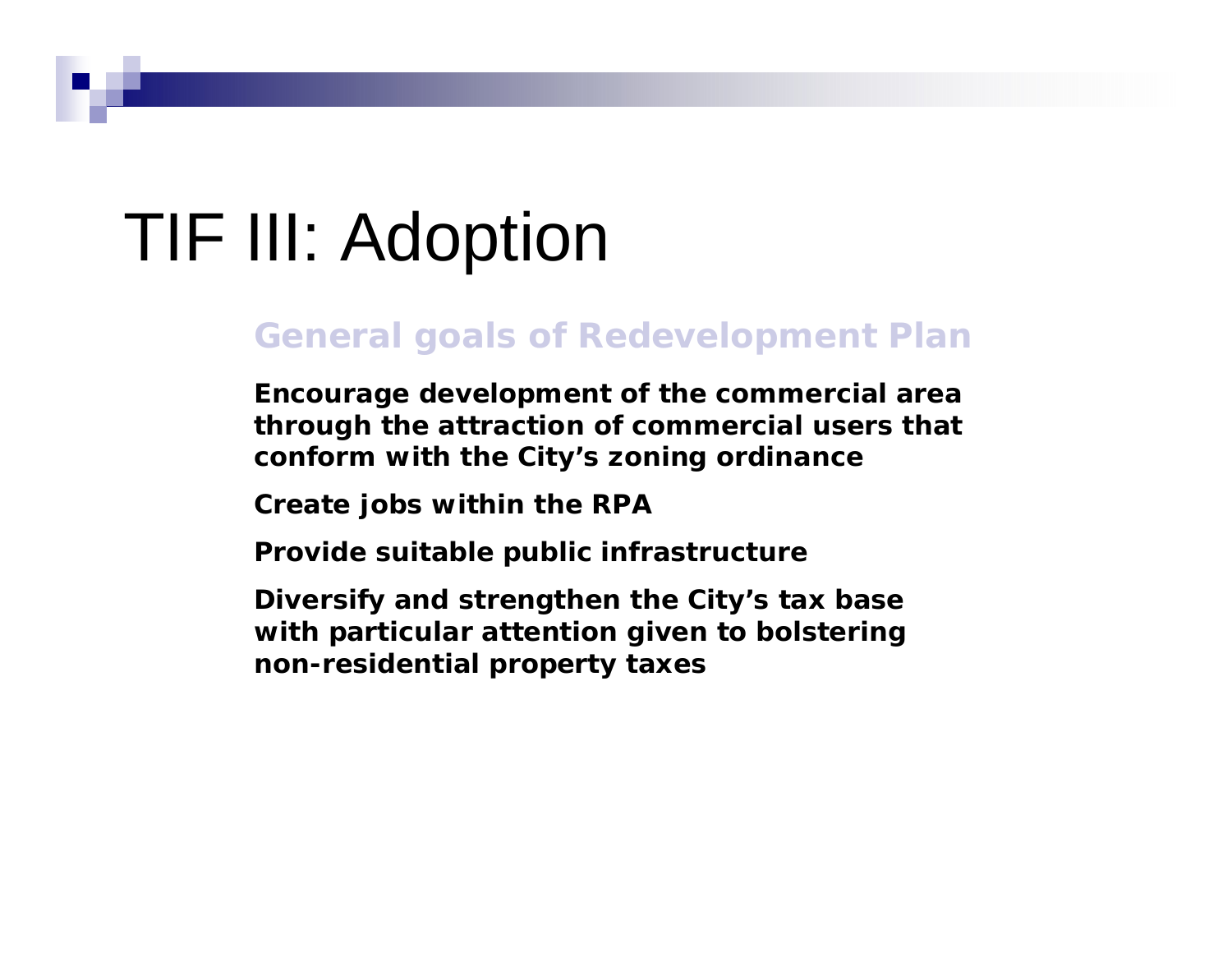# TIF III: Adoption

### **Objectives of Redevelopment Plan**

**To rehabilitate and renovate existing shopping center**

**To acquire and demolish certain buildings**

**To build new retail facilities**

**To redevelop City's Public Works site and facility**

**To provide appropriate public improvements**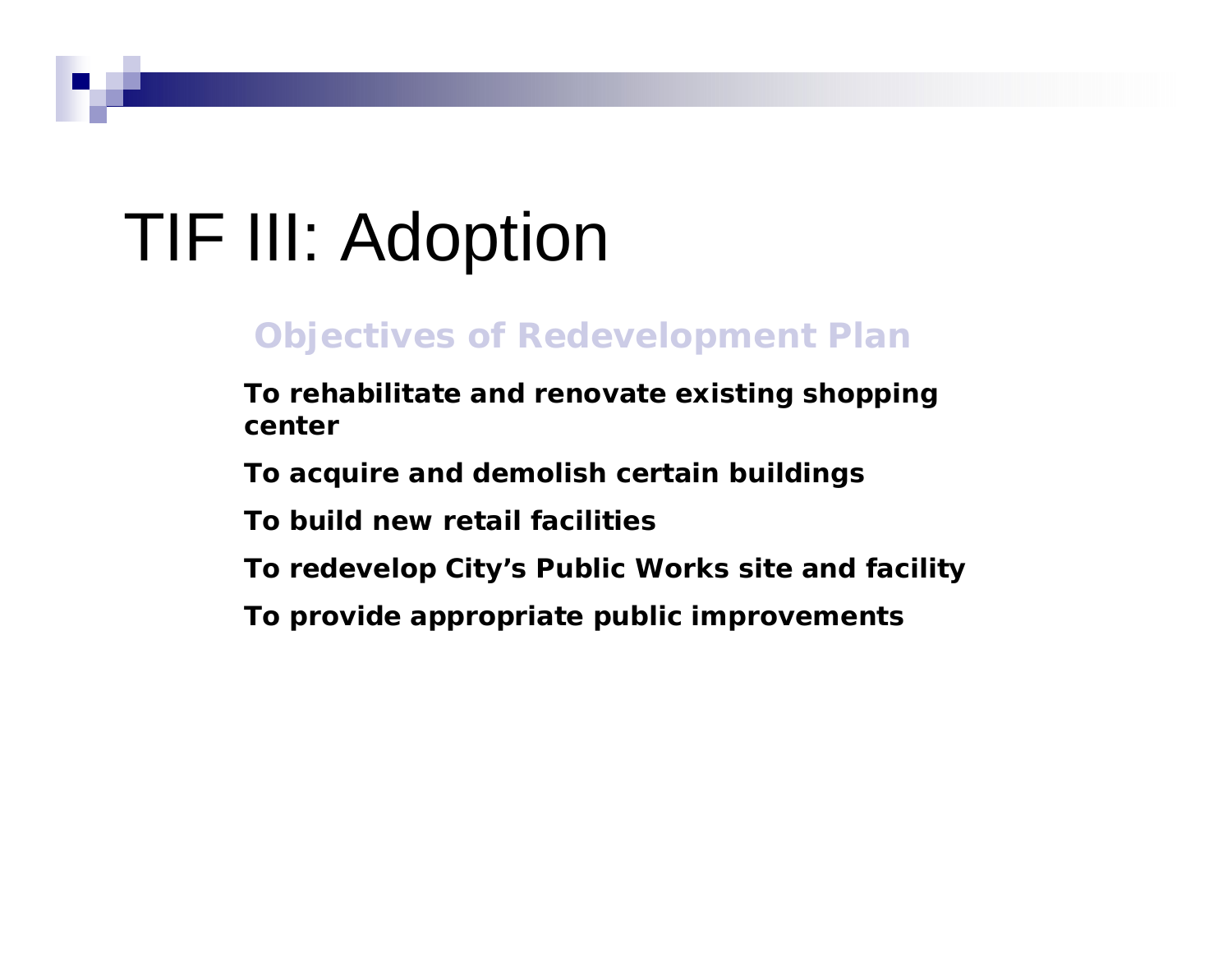### TIF III Completed Projects

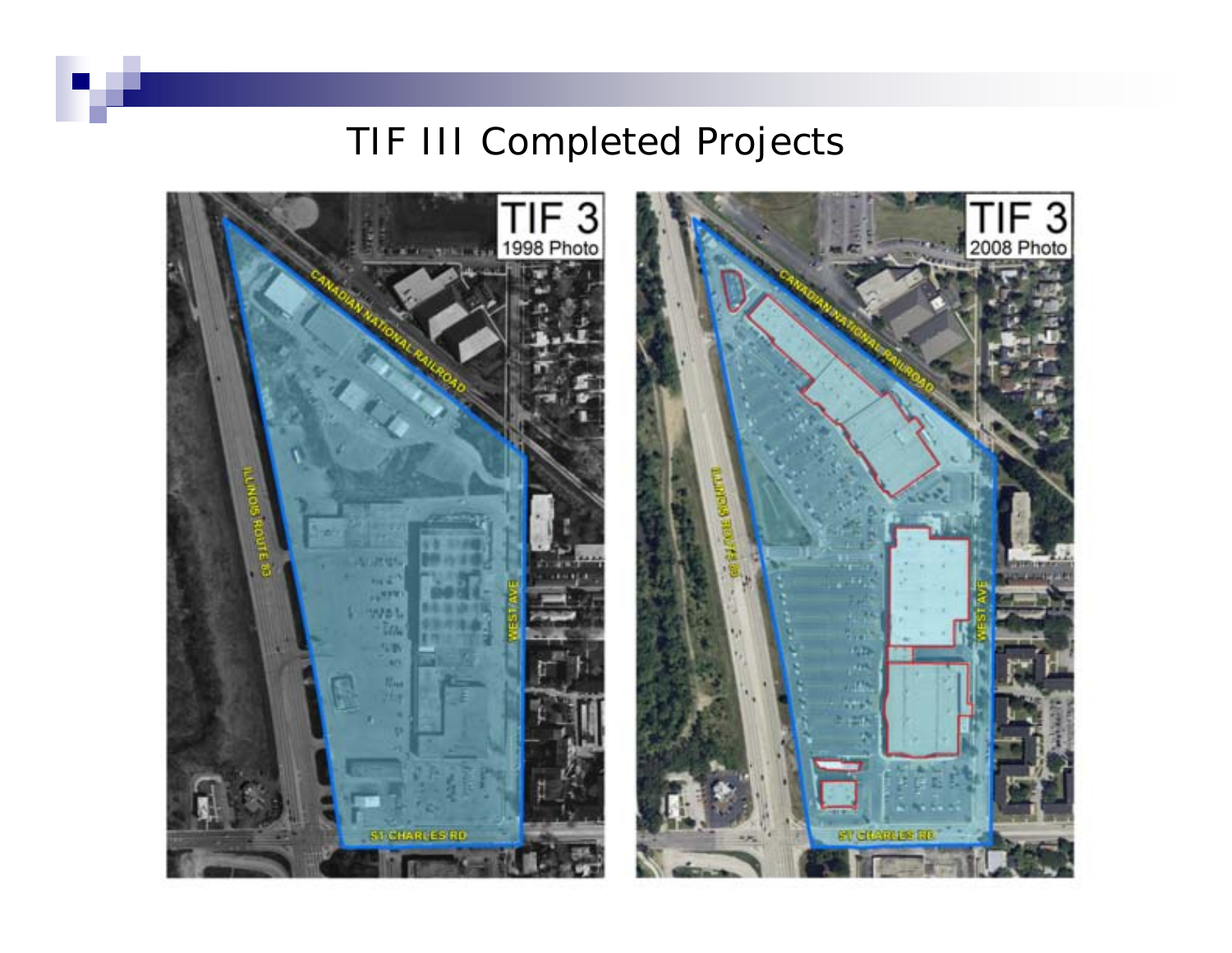## **TIF III Property Tax Increment**

| <b>2010 TAX LEVY</b>               | TIF III   |               |
|------------------------------------|-----------|---------------|
| <b>2010 Current Valuation</b>      |           | 12,219,800    |
| <b>Revised Frozen Valuation</b>    |           | (4, 210, 860) |
| <b>EAV Increment</b>               | 8,008,940 |               |
| 2010 Tax Rate                      |           | 5.4604        |
| <b>2010 Property Tax Increment</b> |           | 437,320       |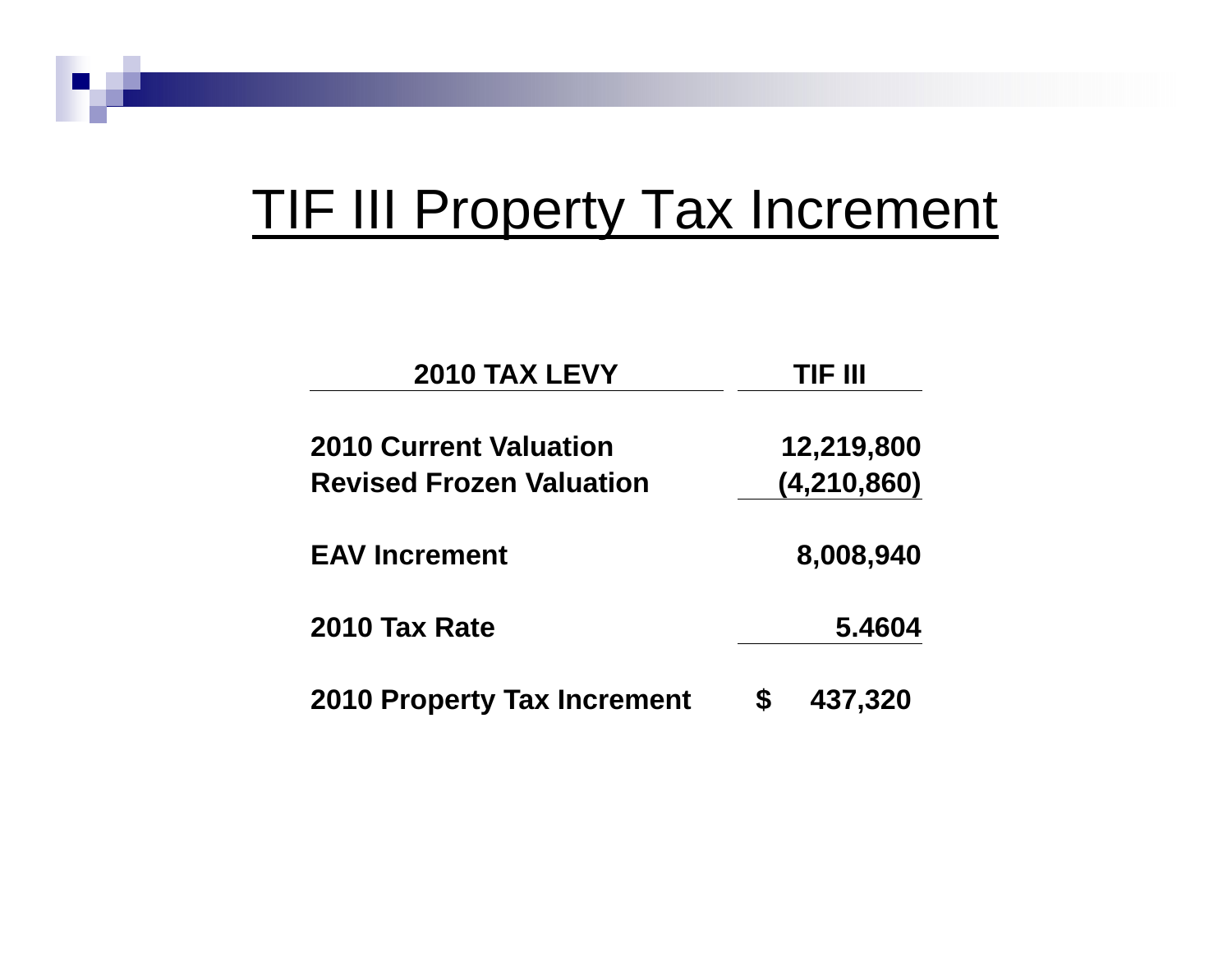### TIF III – 3% EAV Growth Distributions

| Levy | Total                | District #205        |
|------|----------------------|----------------------|
| Year | <b>Distributions</b> | <b>Distributions</b> |
| 1996 | \$<br>6,728.89       | \$<br>5,190.42       |
| 1997 | 13,735.15            | 10,609.13            |
| 1998 | 16,039.40            | 12,437.44            |
| 1999 |                      |                      |
| 2000 |                      |                      |
| 2001 | 42,578.07            | 33,790.64            |
| 2002 | 50,147.59            | 38,464.41            |
| 2003 | 54,326.00            | 42,820.12            |
| 2004 | 59,615.95            | 46,864.48            |
| 2005 | 70,922.50            | 56,879.94            |
| 2006 | 77,652.99            | 61,969.21            |
| 2007 | 82,426.02            | 65,728.01            |
| 2008 | 88,239.55            | 70,651.72            |
| 2009 | 98,970.43            | 78,879.29            |
|      | \$<br>661,382.54     | \$<br>524,284.81     |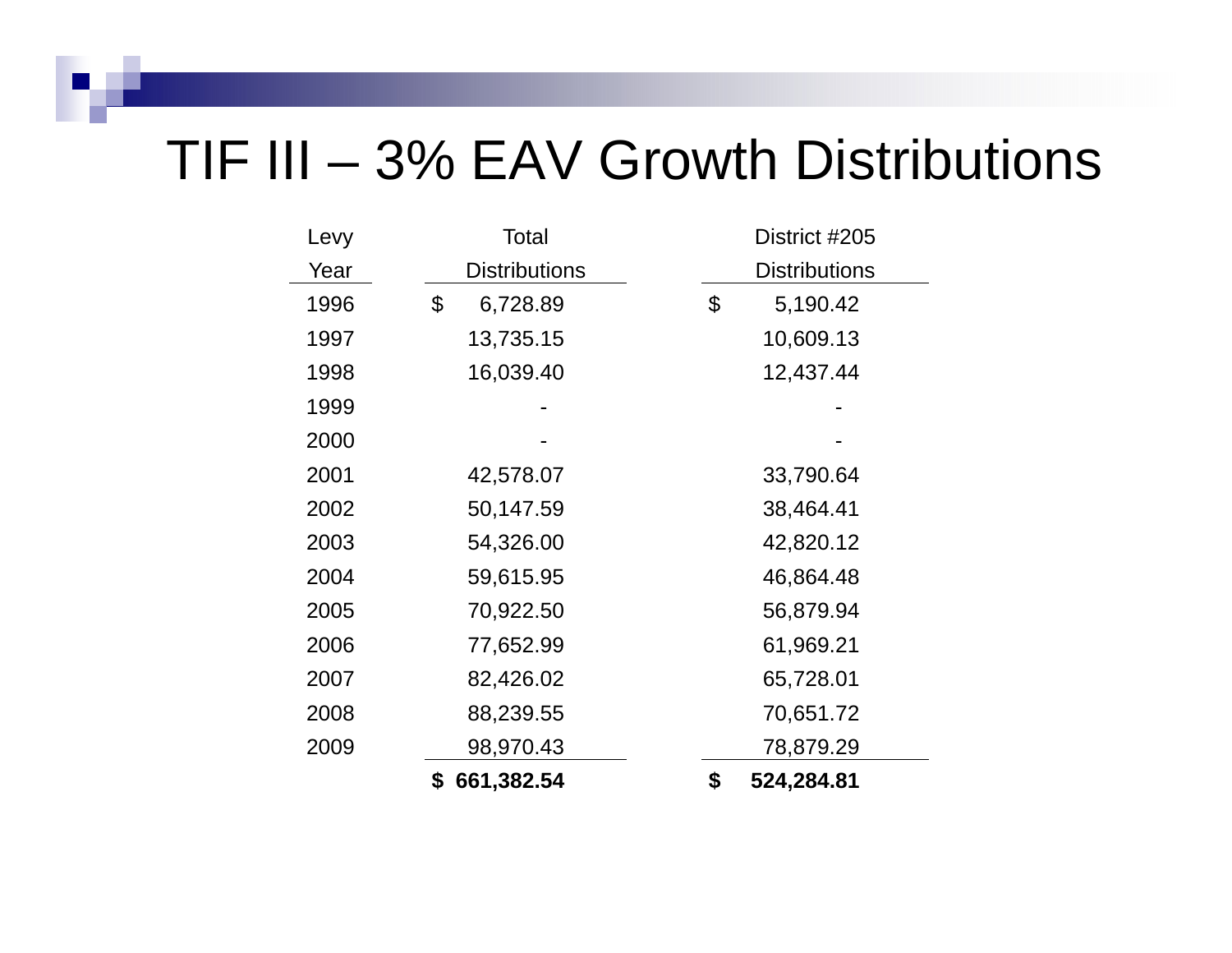## TIF III: Future Projects

### **Land Acquisition, Phase II**

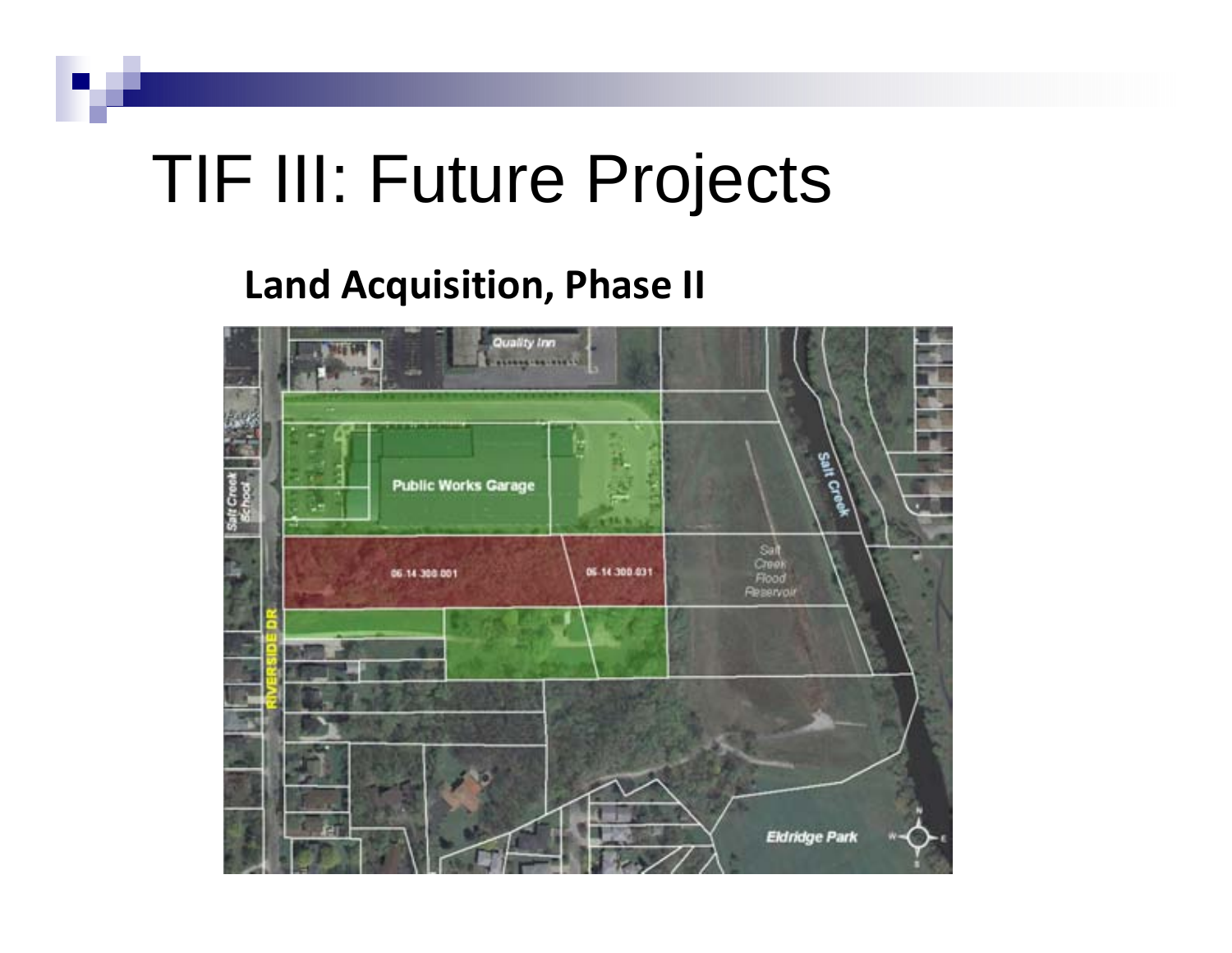# The Future of TIF in Elmhurst:

### **TIF I:**

**Streetscape** 

Cultural Campus interconnection

Parking lot(s)/improvements

Parking deck(s)/improvements

Utility improvements

Land Acquisition

Public/private partnerships

Façade program

Retail business grants

### **TIF II:**

Public/Private investments, to be determined

Infrastructure improvements, to be determined

### **TIF III:**

Land Acquisition, Phase II

#### **Future TIF Districts**